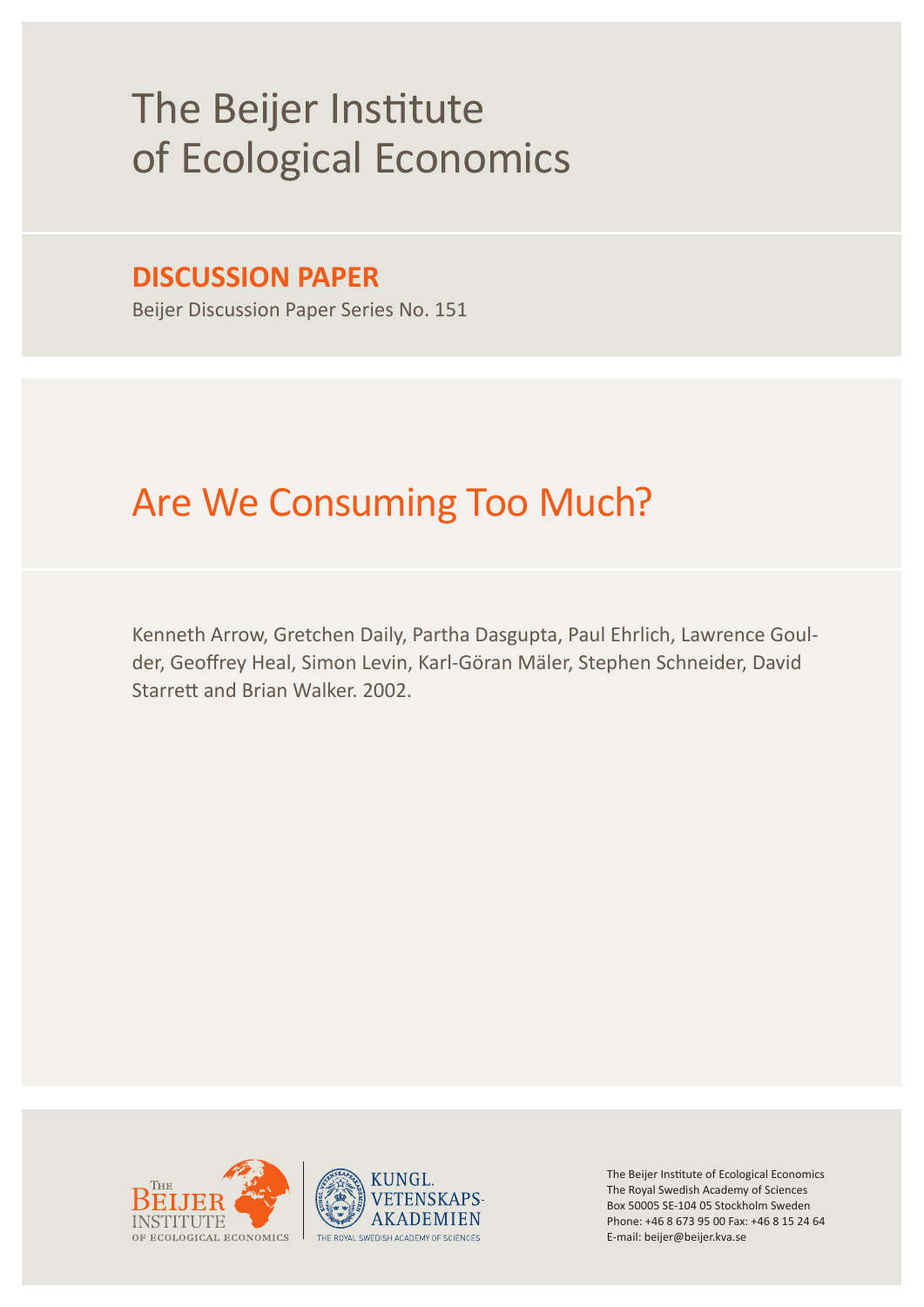# **Are We Consuming Too Much?**

by

Kenneth Arrow<sup>a</sup>, Gretchen Daily<sup>a</sup>, Partha Dasgupta<sup>b</sup>, Paul Ehrlich<sup>a</sup>, Lawrence Goulder<sup>a</sup>, Geoffrey Heaf, Simon Levin<sup>d</sup>, Karl-Göran Mäler<sup>e</sup>, Stephen Schneider<sup>a</sup>, David Starrett<sup>a</sup>, and Brian Walker<sup>f</sup>

February 2002

<sup>a</sup>Stanford University; <sup>b</sup>University of Cambridge; <sup>c</sup>Columbia University; <sup>d</sup>Princeton University; <sup>e</sup>Stockholm University and the Beijer International Institute of Ecological Economics; <sup>f</sup>CSIRO Wildlife and Ecology Institute.

We are grateful to Geir Asheim for very helpful suggestions.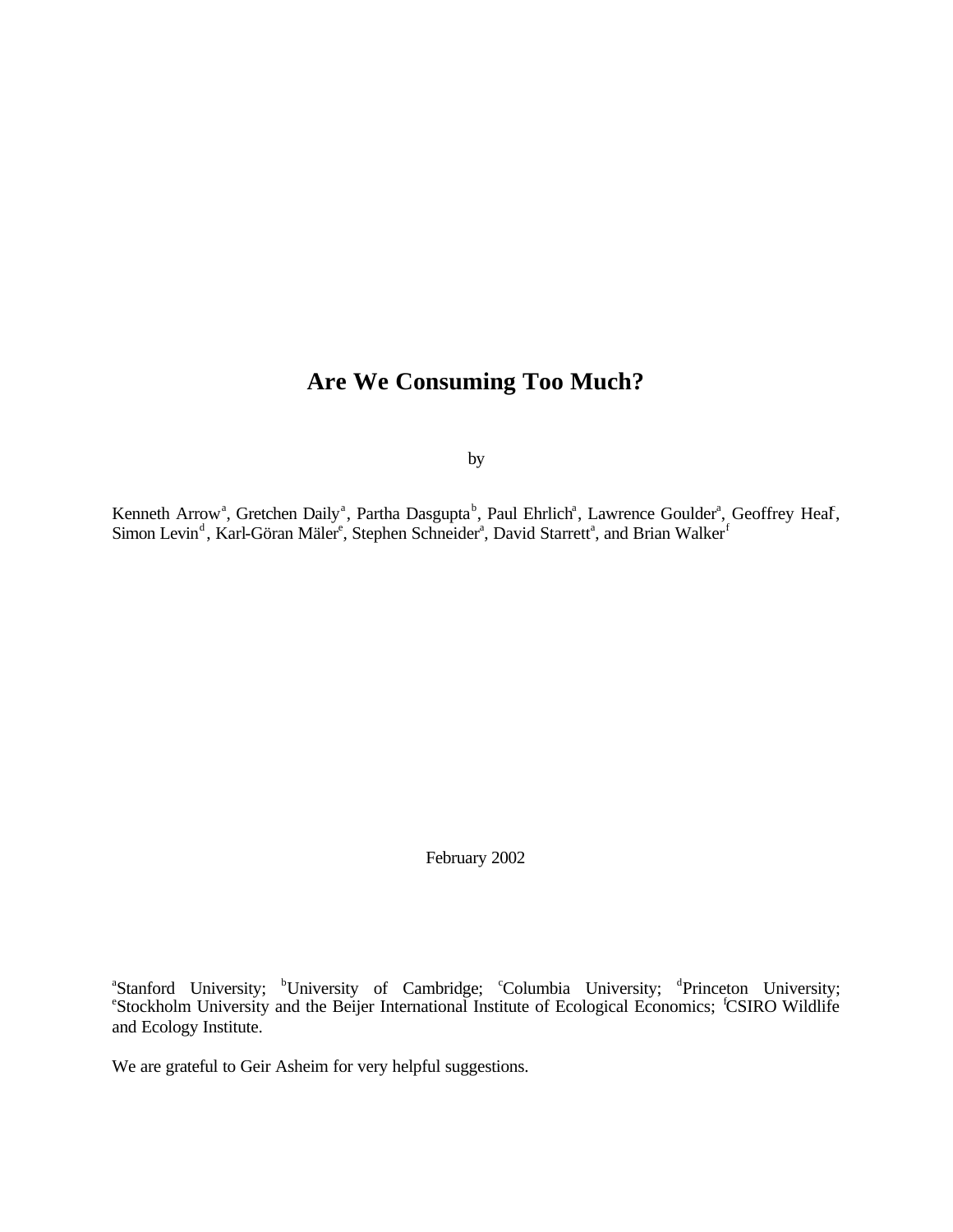# **1. Introduction**

 $\overline{a}$ 

Is our use of Earth's resources endangering the economic possibilities open to our descendants?

There is wide disagreement on the question.<sup>1</sup> People who worry about "excessive" use of resources -- in particular, natural resources -- often point to population growth as the main reason for concern.<sup>2</sup> But such problems are a function of society's demand for goods and services. Population size certainly contributes to that demand, but the average demand per person contributes to it too.<sup>3</sup>

Some people argue that consumption per head in industrialized nations has reached levels that are socially very costly – even irresponsible. Clearly per capita consumption in industrialized nations today is considerably higher than a hundred years ago. It is high enough to have had significant impacts on the environment.<sup>4</sup> If we look at specific resources and services (e.g. fresh water, a wide variety of ecosystem services, and the atmosphere as a carbon repository), there is evidence that continuing growth in the rates at which they are utilized is unsustainable.<sup>5</sup> Such evidence suggests that we are currently living beyond our means.

On the other hand, standard macroeconomic reasoning implies that high consumer expenditure in industrialized nations is essential if prosperity is to be maintained there and if poor countries are to prosper. It can also be argued that, just as earlier generations had invested in capital goods, research, and education to "bequest" current generations with the ability to enjoy high levels of consumption, so will current generations make the investments to assure higher real living standards in the future. In support,

 $<sup>1</sup>$  For a good illustration of the sharpness of the disagreement, see the debate between Norman Myers and the late</sup> Julian Simon in Myers and Simon (1994).

<sup>&</sup>lt;sup>2</sup> For a study of global and local population problems, see Ehrlich and Ehrlich (1990) and Dasgupta (2000), respectively.

 $3$  Although aggregate demand includes both consumption and investment, it is consumption that is most frequently targeted for comment when environmental and resource scarcities are the subject of discussion.

<sup>&</sup>lt;sup>4</sup> During the twentieth century, world population grew by a factor of four to more than 6 billion, industrial output increased by a factor of 40, energy use by a factor of 16, methane-producing cattle population grew in pace with human population, fish catch grew by a multiple of 35, and carbon and sulfur dioxide emissions by a factor of 10. The supply of nitrogen to the environment from the use of fertilizers and from burning fossil fuels is now of the same order of magnitude as biological nitrogen fixation. See McNeill (2000) for global statistics on changes in the magnitude of global use of the natural environment during the twentieth century.

<sup>&</sup>lt;sup>5</sup> See, for example, Vitousek *et al.* (1986, 1997) and Postel, Daily, and Ehrlich (1996).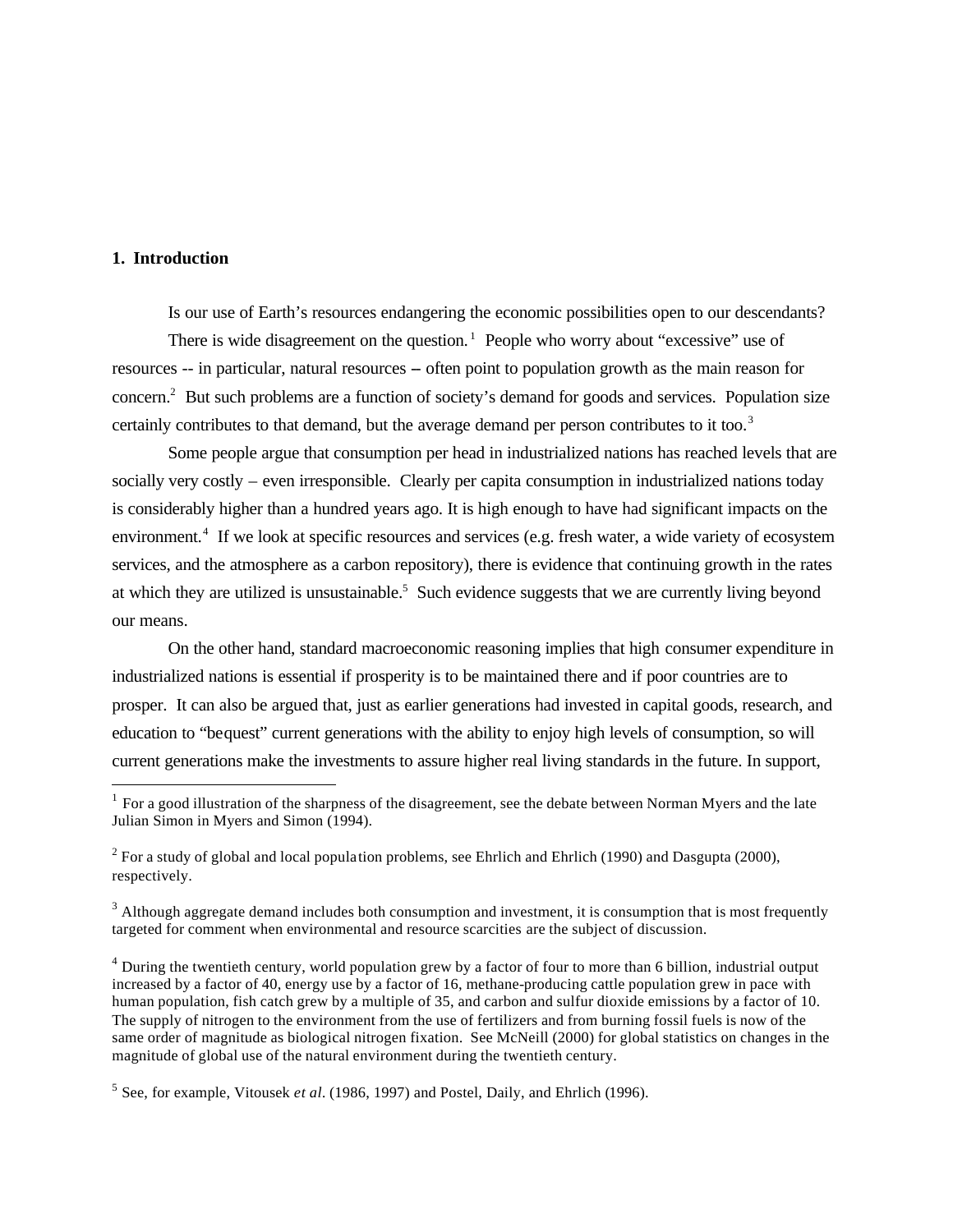early growth theories showed that as long as investment in human and manufactured capital is governed by interest rates that stay above the population growth rate, the standard of living will be monotonically increasing over time. More recently, an even rosier picture has been painted by incorporating the increasing returns that are associated with learning by doing and the public -goods aspects of technological knowledge as inputs to production in a world where natural capital is viewed as a fixed factor. Certain trends seem to support this perspective. If we study historical trends in the price of marketed resources, or the recorded growth in the conventionally measured indices of economic progress in industrialized countries, resource scarcities would not appear yet to have bitten.<sup>6</sup> But as continued growth puts more pressure on the fixed factors of our environment, one might expect that the balance would tip the other way eventually.<sup>7</sup>

In this paper we offer an analysis that we hope will go some way toward reconciling the two sets of intuitions and evidence. The analysis is the outgrowth of discussions among a group of ecologists and economists. The paper reflects a belief in the binocular vision that can be obtained from using both ecological and economic insights, by raising questions that might not occur in either viewpoint alone. We discuss criteria for deciding whether consumption is excessive, and we identify factors in the economic and ecological domains that determine whether it is excessive according to those criteria.

Section 2 introduces some key issues relevant to the debate about consumption. Here we mention how both the composition and the overall level of consumption are relevant to well-being, and sketch out the relationship between a nation's consumption and its productive base. This relationship is a central issue that is analyzed subsequently throughout the paper. The question whether consumption is excessive depends, of course, on the criterion for excessiveness. Sections 3 and 4 offer alternative criteria. Section 3 presents the "optimal development" criterion of maximizing the present value of utility from present and future consumption; this contrasts with the "sustainable development" criterion, which is defined in Section 4. In Section 4 we show how, in principle, one can assess whether the sustainable development criterion is satisfied by examining the sign of "genuine investment" or, more generally, the sign of the change in per-capita "genuine wealth." According to the definition emphasized here, a nation consumes too much if it fails to invest enough to increase its per-capita genuine wealth. Sections 5 and 6 consider the evidence for whether consumption is excessive according to the optimal development and sustainable development criteria. Section 5 offers a number of arguments why, in light of prevailing circumstances and institutions, consumption could well exceed the level that would satisfy the optimal development criterion. Section 6 utilizes information from the World Bank to assess whether consumption in various countries satisfies the sustainable development criterion. Section 7 offers conclusions.

 $6$  See, for example, Barnett and Morse (1963) and Johnson (2000).

<sup>&</sup>lt;sup>7</sup> For contrasting views on this issue, see Johnson (2001) and Dasgupta (2001a).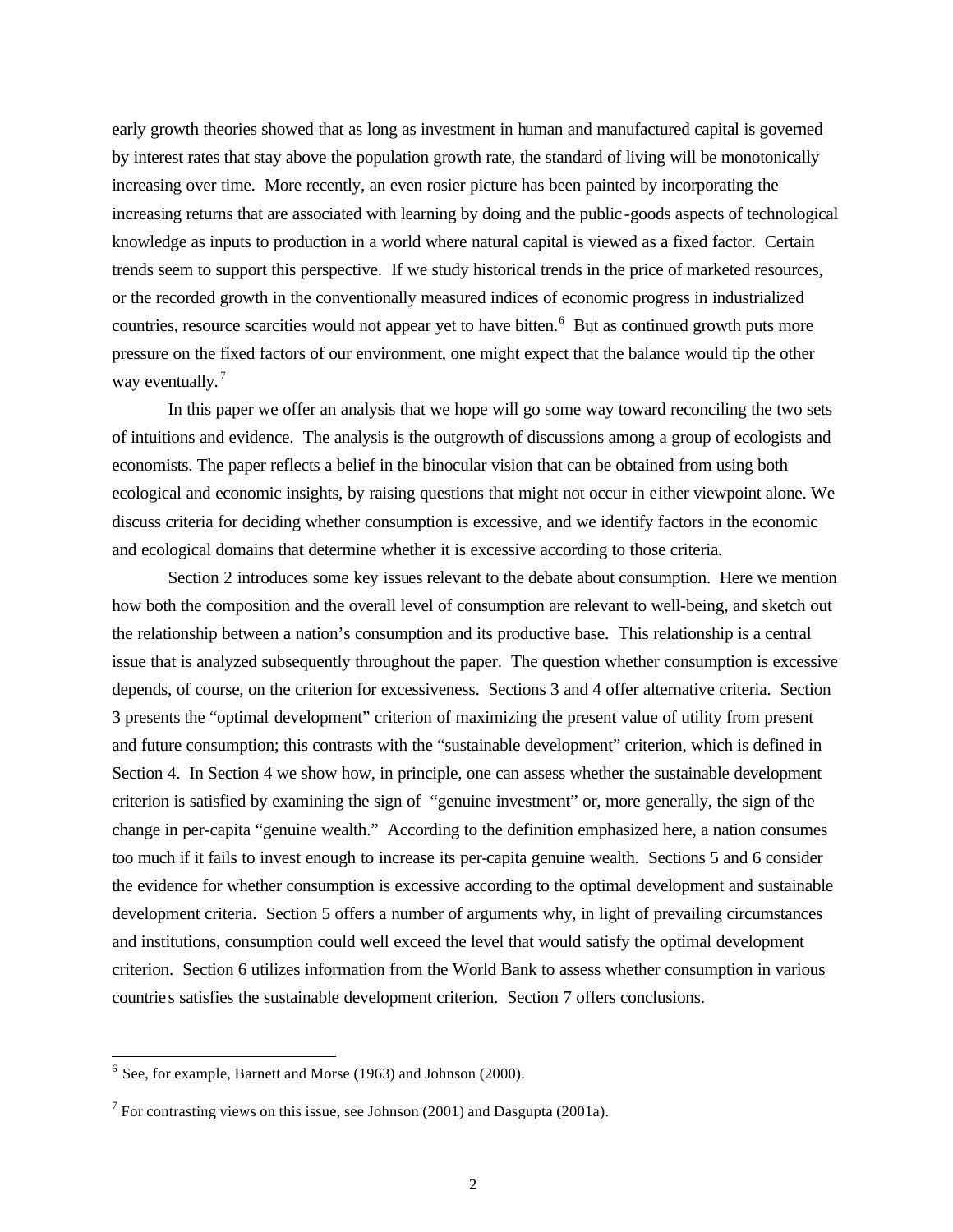## **2. Preliminaries**

## **2.1 Consumption and the Productive Base**

One can view a society's *productive base* as a key determinant of its well-being. This base includes human capital, reproducible capital (manufactured capital goods), and natural capital. It also includes its cultural coordinates and institutions. The latter are sometimes referred to as social capital, although such terminology can mislead. Institutions are distinct from capital assets, in that they guide the allocation of resources, including capital assets. Institutions are probably better seen as resource allocation mechanisms.<sup>8</sup>

The heterogeneity of the productive base poses a problem. No doubt it serves heuristic purposes say that output (including consumption goods) is produced by the various capital assets, but this will not satisfy statisticians, who will ask how all the bits and pieces called capital goods are to be measured and valued. The usual goal is to assign values to capital assets (at any level of disaggregation) according to their contribution to well-being. If capital is valued this way, then maintaining the productive base becomes equivalent to maintaining a capacity for well-being. According to one definition of "too much" (see below), the question "Do we consume too much?" can be translated into the question whether a society is undertaking sufficient saving and investment to maintain its (appropriately valued) productive base. A main focus of this paper is analyze how to determine whether investment meets this criterion, which involves assigning values to differing capital assets.<sup>9</sup>

Thus, the flip side of insufficient investment is excessive consumption. This might suggest that countries with insufficient investment are always consuming too much. However, there is a sense in which some countries can both invest *and* consume too little. This combination of problems seems to afflict some of the poorest nations of the globe: inefficient use of resources means that the productive base yields a low level of output, so that production of both consumption and capital goods is compromised. We address this issue in Section 6 below.

## **2.2 The Level vs. Composition of Consumption**

 $\overline{a}$ 

The question whether consumption is excessive requires attention to both the *overall level* and the

<sup>&</sup>lt;sup>8</sup> Formally, a resource allocation mechanism is a mapping from dates and capital stocks to intertemporal consumption profiles starting from the dates in question. Competitive market equilibria are examples of resource allocation mechanisms, as are optimum programs of accumulation. See Dasgupta and Mäler (2000). We return to resource allocation mechanisms below.

<sup>&</sup>lt;sup>9</sup>Economists also note that some of the items on the list (for example, social capital in the form of communal festivities) do not involve sacrifice, but rather, seem more like pleasurable activities. They offer joint products. See Arrow (2000).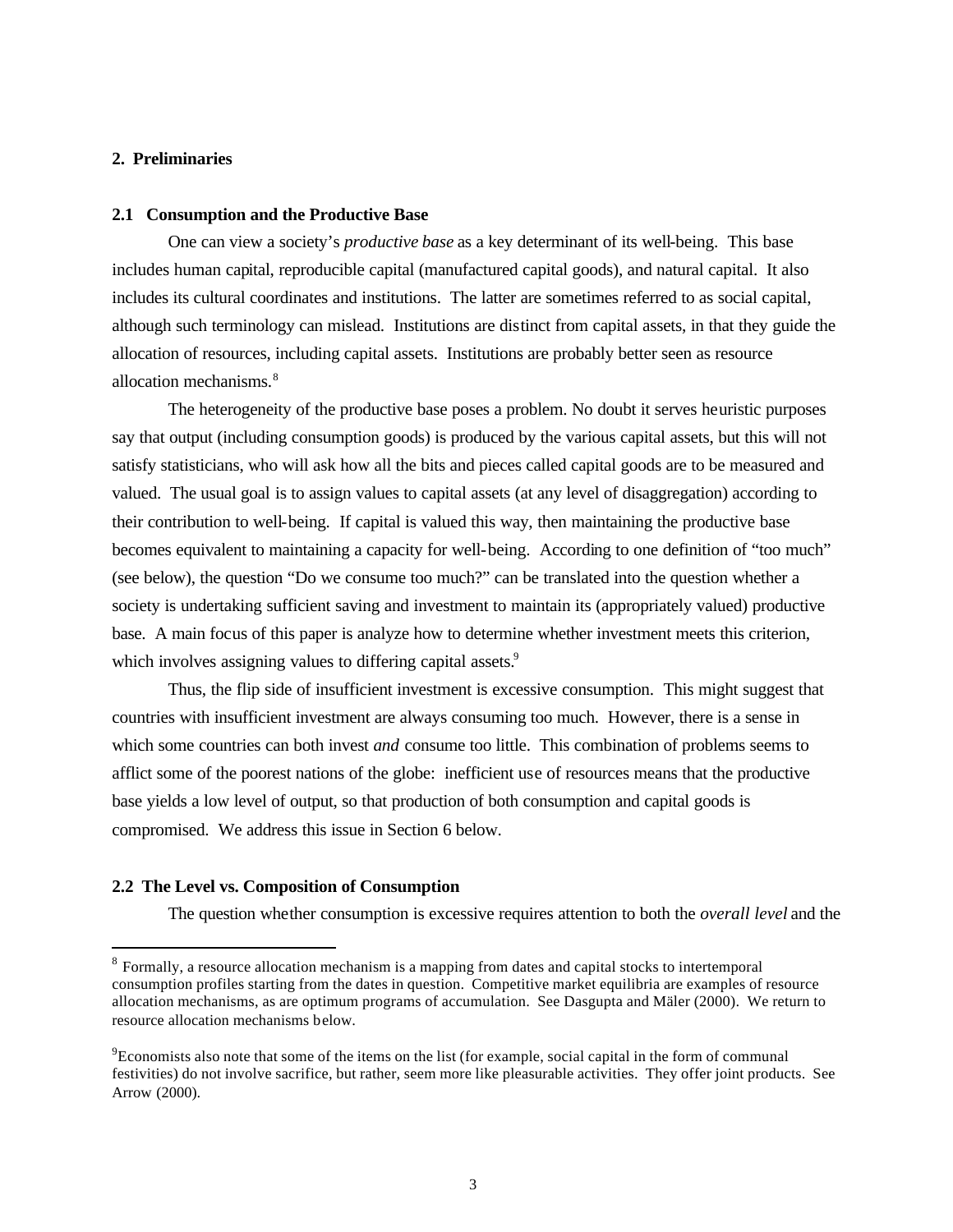*composition* of consumption. Consumption goods (in their widest sense) include not only such objects as food, drink, clothing, shelter, and leisure activities, but also environmental services, such as the lifesustaining services of clean air or the recreational and benefits stemming from places of scenic beauty or the wild species that inhabit them.<sup>10</sup> How consumption divides across these various specific goods affects future well-being. Consider two individuals with identical incomes and expenditures, who differ in terms of the goods and services they purchase. The person who spends income on goods that require large inputs of resources, or whose production, use, or disposal generates a great deal of pollution, will impose a greater strain on resources, or on the environment, than the person who spends income on "lighter" or "cleaner" goods and services.

The distinction between the level and composition of consumption closely parallels elements of the  $I=PAT$  equation first formulated by Paul Ehrlich and John Holdren.<sup>11</sup> The equation expresses *I* (the impact on the environment), as the product of three components: *P* (population size), *A* (affluence; that is, aggregate expenditure per person), and *T* (the environmental impact per unit aggregate expenditure). Thus, in the *I=PAT* equation, *A* relates to the level of per-capita expenditure, while *T* reflects its composition.<sup>12</sup> By examining *A* and *T* in this paper, we complement the focus in other studies on population size, *P*. However, in Section 6, where we study cross country data on economic activity, the role of *P* in shaping societal standards of living will display itself in a sharp manner.

# **2.3 Normative Yardsticks for Excessive Consumption**

We begin our analysis by aggregating consumption goods so as to focus on the level of overall consumption. An extensive literature on welfare economics has taught us that if the underlying resource allocation mechanism is intertemporally efficient, higher aggregate consumption today means slower accumulation (or faster depletion) of capital and, thereby, a lower potential for future consumption.

Let  $c(t)$  represent a society's aggregate consumption at time  $t$ . We may imagine that different values of *t* are associated with different "generations." Let  $U(c(t))$  represent society's *felicity* (or instantaneous utility) at  $t^{13}$  Marginal felicity,  $dU/dc(t)$ , is taken to be positive at all  $t$ .

<sup>&</sup>lt;sup>10</sup> The concept of Net Economic Welfare (NEW), as defined in Nordhaus and Tobin (1972), included environmental services among the determinants of well-being.

 $11$  Ehrlich and Holdren (1971).

<sup>&</sup>lt;sup>12</sup> The rationale for using the symbol *T* is that environmental impact per unit of aggregate consumption is a reflection of *technology*. *T* depends on scientific knowledge and the social, political, and economic arrangements that influence how goods are produced. In our terminology, *T* should be interpreted to be a resource allocation mechanism.

 $13$  We use "felicity" to denote the utility enjoyed from consumption at a given moment. This contrasts with intertemporal welfare, which is a function of the time path of felicities.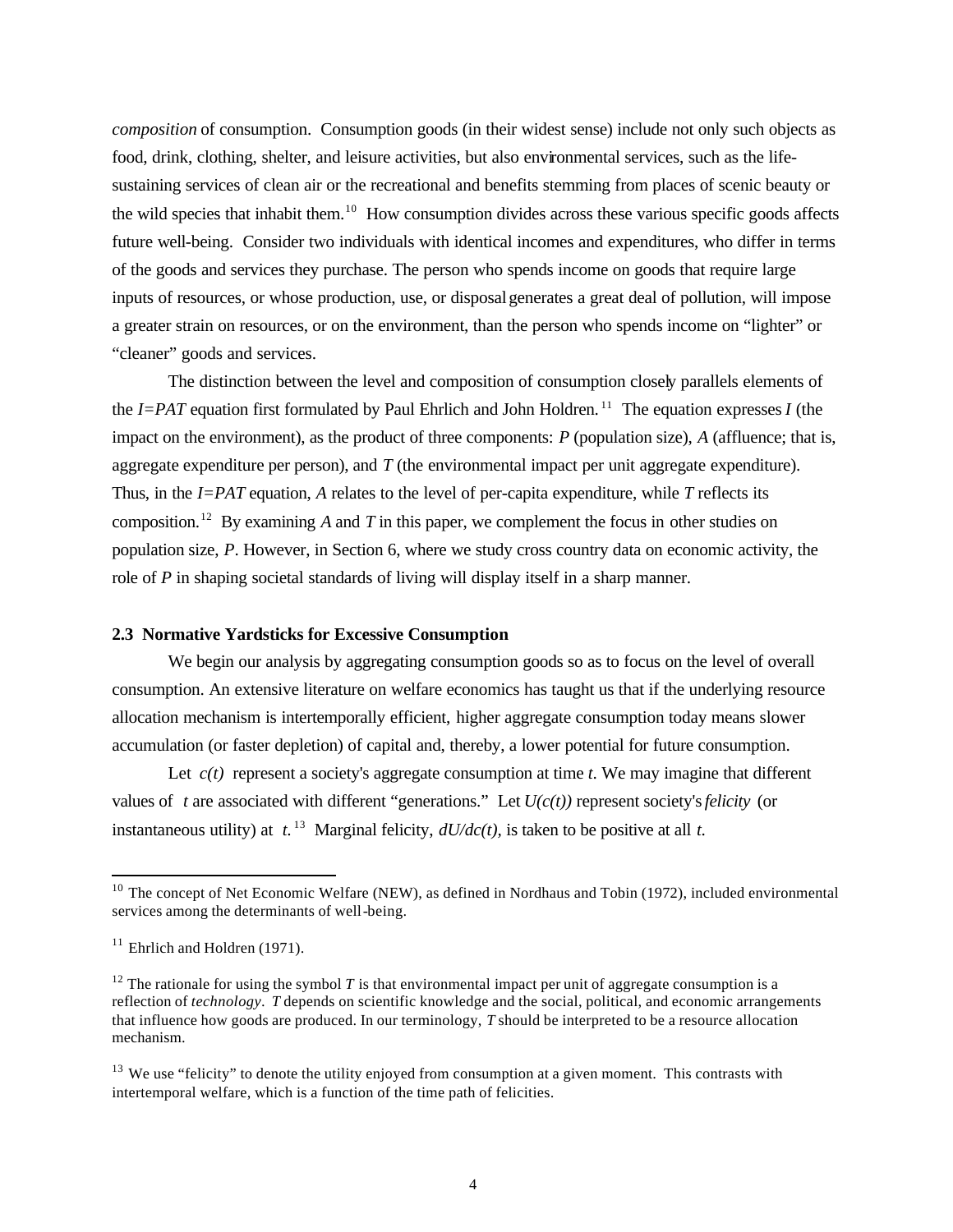Any given consumption path implies a corresponding path of felic ity. One can aggregate these felicity levels, using a utility discount rate,  $d$  ( $\geq 0$ ).<sup>14</sup> Let time be continuous and population size be a constant. For a given path of consumption, the present value of felicities, as seen from *t*, is:

$$
V(t) \equiv \int_{t}^{\infty} U(c(t))e^{-d(t-t)}dt
$$
 (1)

*V(t)* is *intergenerational welfare* at *t*. Below we discuss two criteria for evaluating time-profiles of consumption, based on their implications for intergenerational welfare.

# **3. Optimal Development**

From the viewpoint of the theory of optimal development, consumption paths are judged according to how closely they approximate the path that maximizes expression  $(1)$ <sup>15</sup> A nation's current consumption will be deemed excessive if, by lowering consumption and increasing investment, the nation could generate discounted future felicities that more than compensate for lost current felicities. Which path is optimal depends, among other things, on the value of *\** and on the curvature of *U*, as measured by the elasticity of marginal felicity. The two parameters reflect considerations of intergenerational equity. A higher value for *\**, other things equal, would mean that less weight is awarded to future generations' felicities. Similarly if, other things being the same, the elasticity of marginal felicity were chosen to be large, it would mean that a large weight has been awarded to interegenerational equity in the distribution of consumption. What constitutes the "right" value of *\** has been a matter of much debate.<sup>16</sup> Curiously, not much has been written about the role played by the elasticity of marginal felicity in reflecting the goal of intergenerational equity in consumption.<sup>17</sup>

An attraction of expression (1) as a measure of intergenerational welfare is that it can be linked, at least in theory, to the outcome of a decentralized market economy. In an idealized, fully competitive

<sup>&</sup>lt;sup>14</sup> *d* is often called the rate of pure time preference.

<sup>&</sup>lt;sup>15</sup> The classics are Ramsey (1928), Cass (1965), and Koopmans (1965).

<sup>&</sup>lt;sup>16</sup> Ramsey (1928) suggested that the appropriate value for *d* is zero. Most economists favor positive values. Diverse arguments concerning the choice of value for *d* are collected in Lind (1982) and Portney and Weyant (1999).

 $17$  But see Dasgupta and Heal (1979, ch. 10) for exercises in the sensitivity of optimal consumption and resource depletion paths to *d* and the elasticity of marginal felicity, respectively. It can be shown that, other things being the same, the larger is the elasticity of marginal felicity, the closer is the present-value criterion to the criterion of intergenerational "max-min felicity."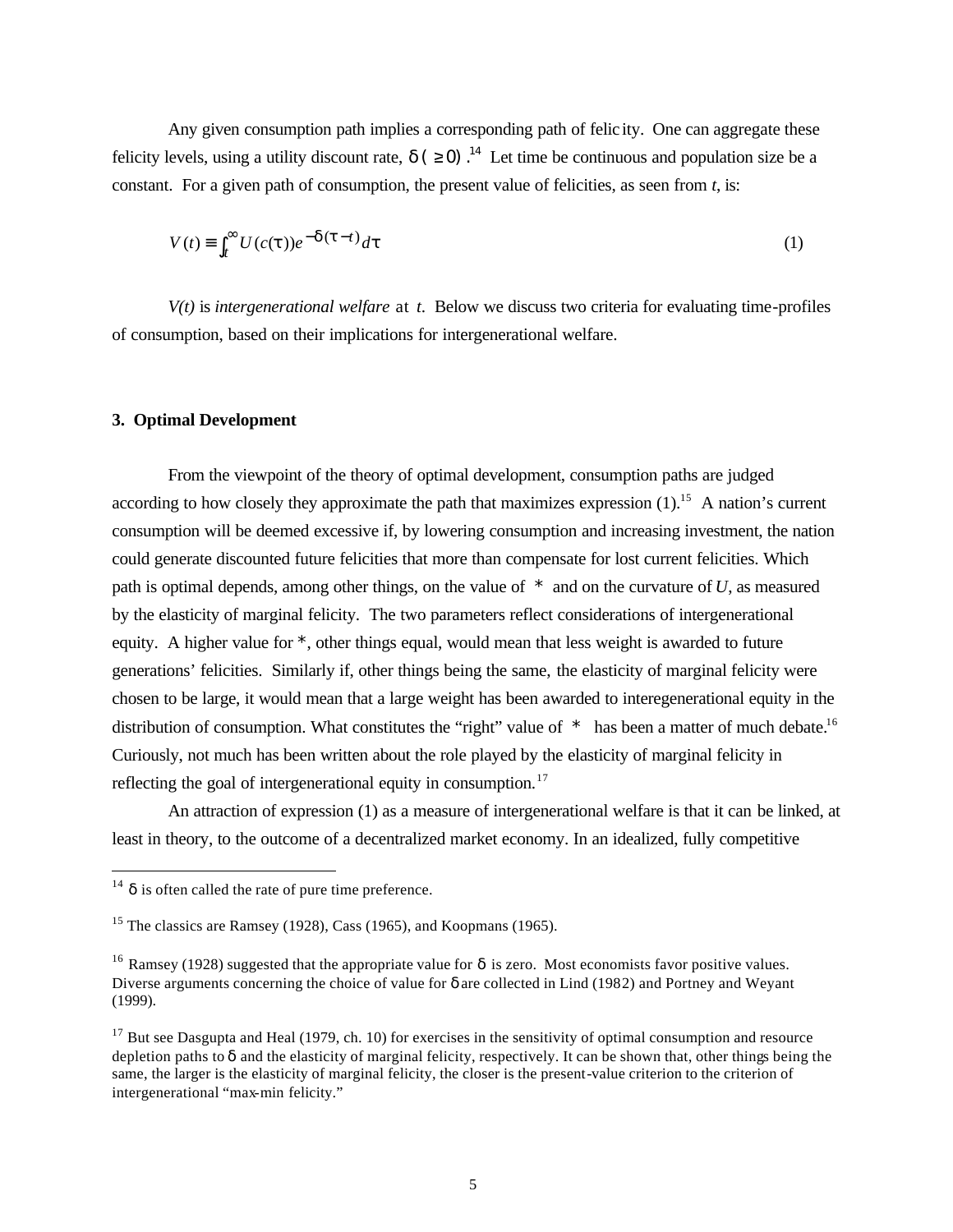economy, in which there are no externalities and in which the market interest rate on consumption is the same as the social discount rate on consumption, the time path of consumption will be that which maximizes expression (1). Much contemporary macroeconomics is based on this interpretation of the theory.

# **4. Sustainable Development**

# **4.1 A Criterion for Sustainable Development**

A second yardstick for evaluating time-profiles of consumption is the idea of *sustainable development*. The phrase became commonplace after the publication of a report by the World Commission on Environment and Development (WCED), widely known as the Brundtland Commission Report, where sustainable development was defined as "... development that meets the needs of the present without compromising the ability of future generations to meet their own needs."<sup>18</sup>

Many alternative formalizations of sustainable development are consistent with this phrase.<sup>19</sup> Here we emphasize an approach that concentrates on maintaining intergenerational welfare, as defined in (1) above. Under this approach, the condition for sustainable development is that intergenerational welfare must not decrease from the current period to the next. Formally, we say that a consumption path yields a sustainable development program at  $t \geq 0$ ) if and only if

$$
dV(t)/dt \ge 0. \tag{2}
$$

We will confirm that the requirement entails that a society's productive base, in a suitable sense, should at least be maintained at *t*. Notice that if (2) is feasible for an economy, the condition can be met by any number of development programs. Sustainability does not specify a unique program. On the other hand, it can be that a given economy is incapable of satisfying the condition at *t* (see below).

Several features of this notion of sustainability deserve mention. First, note that, in contrast with the optimal development criterion, the sustainability criterion concentrates on the change in *V*, not its level. Second, this notion does not assure that *felicity* in each future period will be as high as its current level. It only refers to *V*, a given aggregation (discounted value) of felicities. Moreover, it does not assure that *V* could be sustained at the current level for all future periods. It only refers to the change of *V*

 $18$  World Commission (1987: 43).

<sup>19</sup> The most thorough, as well as the earliest, exploration is Pezzey (1992). See also Asheim (1994), Asheim *et al.*  (2001), Jansson *et al.* (1994), Heal (1998), and Dasgupta and Mäler (2000).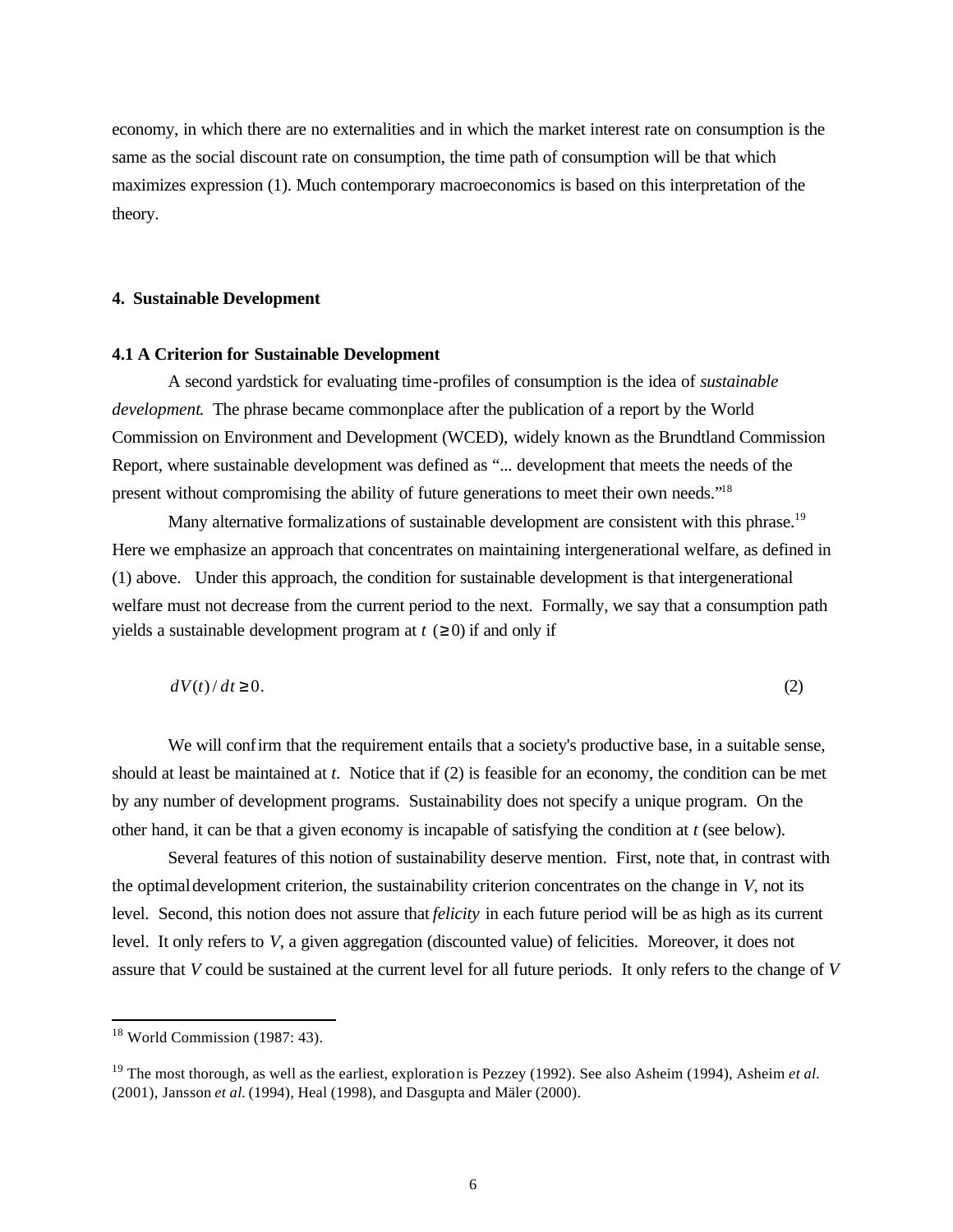from the current period to the next one.<sup>20</sup>

In the next section we shall show that condition (2) entails maintaining a certain index of the productive base. At present it is worth noting that condition (2) does not stipulate that a particular set of resources should be conserved at *t*. Condition (2) could in principle be satisfied even if particular assets, such as stocks of mineral resources, were to be drawn down at t. Ecologists express concern that such a criterion as (2) may not offer adequate protection to particular forms of natural capital, most especially, critical ecosystems. In fact, the criterion does offer protection to such resources. The point is that natural resources contribute to human well-being either directly, as in the case where humanity derive pleasure from recognizing their existence, or indirectly, as in the case where the assets generate flows of goods and services that contribute to human well-being (e.g., various ecosystem services).<sup>21</sup> If a natural resource (or, more generally, a capital asset) is essential to well-being, in the sense that no other asset can substitute for it in an adequate way, its preservation will be crucial to meeting condition (2) if the condition is to be satisfied over a period of time. On the other hand, if increases in other forms of capital (e.g., other species; or new ideas to economise on the use of resources) could compensate people for the loss of a particular resource, then meeting the sustainability criterion would not require the preservation of that particular resource.

This discussion points to an important empirical issue, namely, the extent to which various forms of capital can be substituted for one another in providing (directly or through their flows of goods and services) well-being to humanity. Ecologists express concern that the limited sustitutability and associated essentiality of certain natural resources are not sufficiently recognized in many economic analyses. To arrive at useful measures of sustainability requires good information on the extent of substitution options, both locally and globally. A major goal of ecological economics is to advance our understanding of these issues by identifying crucial contributions made by various forms of natural capital, and by indicating the extent to which these forms of capital allow for substitutes.<sup>22</sup> We return to this issue below.

#### **4.2 Genuine Investment and Sustainable Well-Being**

Condition (2) refers to felicities at each point in time in the future. These felicities directly reflect the *constituents* of well-being, such as food, shelter, enjoyment of beauty, and basic liberties. In what

 $^{20}$ For a penetrating analysis of these issues, see Asheim (1994).

 $21$  The ecosystem services that flow from renewable stocks of natural (or ecosystem) capital include water purification, flood control, climate stabilization, pollination of crops, control of agricultural pests, and the generation and maintenance of soil fertility (see Daily, 1997).

<sup>&</sup>lt;sup>22</sup> See, for example, Dasgupta and Heal (1979: ch. 7), Daily (1997), Daily *et al.* (2000), Dhand and Howlett (2000), Ehrlich and Ehrlich (1990), Levin (1999), and Heal *et al.* (2001).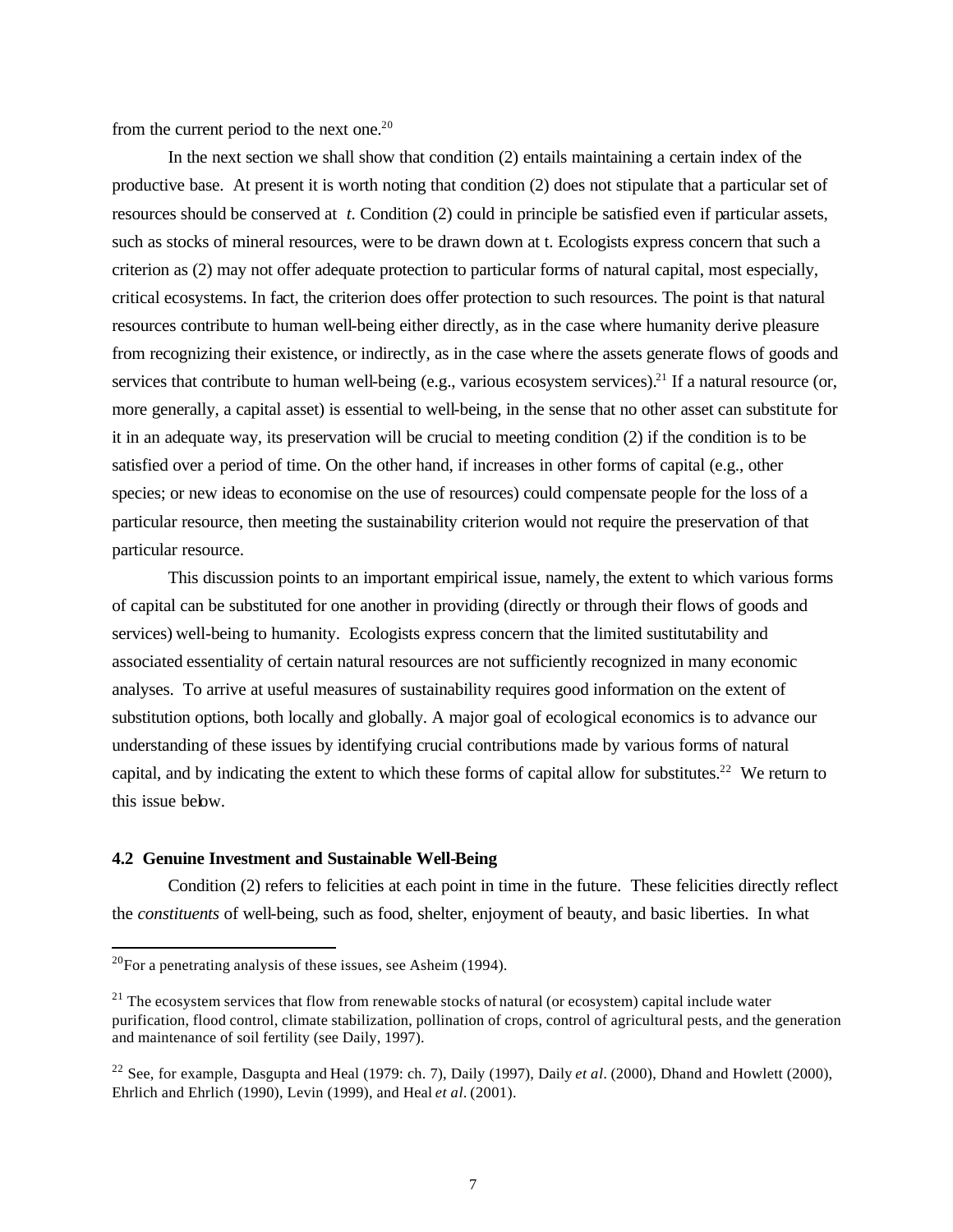follows, we define "consumption" broadly to embrace all the relevant constituents. The productive base, in contrast, can be regarded as a *determinant* of well-being – as a level of resources that implies a given capacity for well-being. It is a means, rather than an end. In this section we discuss the connection between the productive base and intergenerational welfare. We concentrate on one component of an economy's productive base: its array of capital assets.<sup>23</sup>

Assume that the state of the linked economic-ecological system can be represented by a vector of capital stocks, *K*. As mentioned earlier, *K* is a comprehensive list of capital assets, including not only manufactured capital goods, human capital, and knowledge, but also natural capital.

Let *t* represent the initial period, so that  $K(t)$  is the vector of initial capital stocks. Consider a deterministic world and assume for the moment that population is constant. In particular, assume a *resource allocation mechanism* that determines how the capital stock at any point in time is allocated toward consumption and investment. Hence *K(t)* and the resource allocation mechanism together yield vectors of consumption, investment, and capital at all subsequent points in time. Thus:

$$
c(\mathbf{t}) = f(\mathbf{t} - t; K(t))
$$
\n(3)

$$
K(t) = g(t - t; K(t))
$$
\n<sup>(4)</sup>

We make no assumptions concerning the merit of the decisions in the resource allocation mechanism. These decisions need not be optimizing from anyone's perspective. However, we do assume that the functions *f* and *g* immediately above, as well as the *U* functions in (1), are autonomous in the sense that they do not depend on calendar time (although they do depend on the time interval *t - t*). While the state of the economy changes over time, it does so as a result of changes in capital stocks and consumption; it is not directly a function of time (or unidentified factors that change with time).

If (3) is recursively substituted into (1),  $V(t)$  is seen to depend only on  $K(t)$ , the capital vector at *t*. Let this functional dependence be denoted as *W*. Hence  $V(t) = W(K(t))$ . A crucial assumption we make now is that *W* is differentiable. If it is, we have:

$$
dV(t)/dt = \sum_{i} (\partial W/\partial K_i) dK_i dt = \sum_{i} P_i (dK_i/dt),
$$
\n(5)

where *i* is the index of the *i*th capital asset and  $P_i \equiv \partial W / \partial K_i$ .  $P_i$  is the accounting price of *i* (at the given time *t*). It is the marginal contribution to intergenerational welfare of an incremental unit of capital good *i*. 24

 $23$  Section 2 indicated that institutions can also be considered an element of the productive base.

<sup>&</sup>lt;sup>24</sup> Skiba (1978) and Brock and Starrett (2000) have studied the character of optimum consumption time-profiles for certain types of non-convex *f'*s in equation (3). They have shown that *W* is differentiable in all but a countable number of points on the space of capital stocks. Dasgupta and Mäler (2001) has an example of a non-optimizing,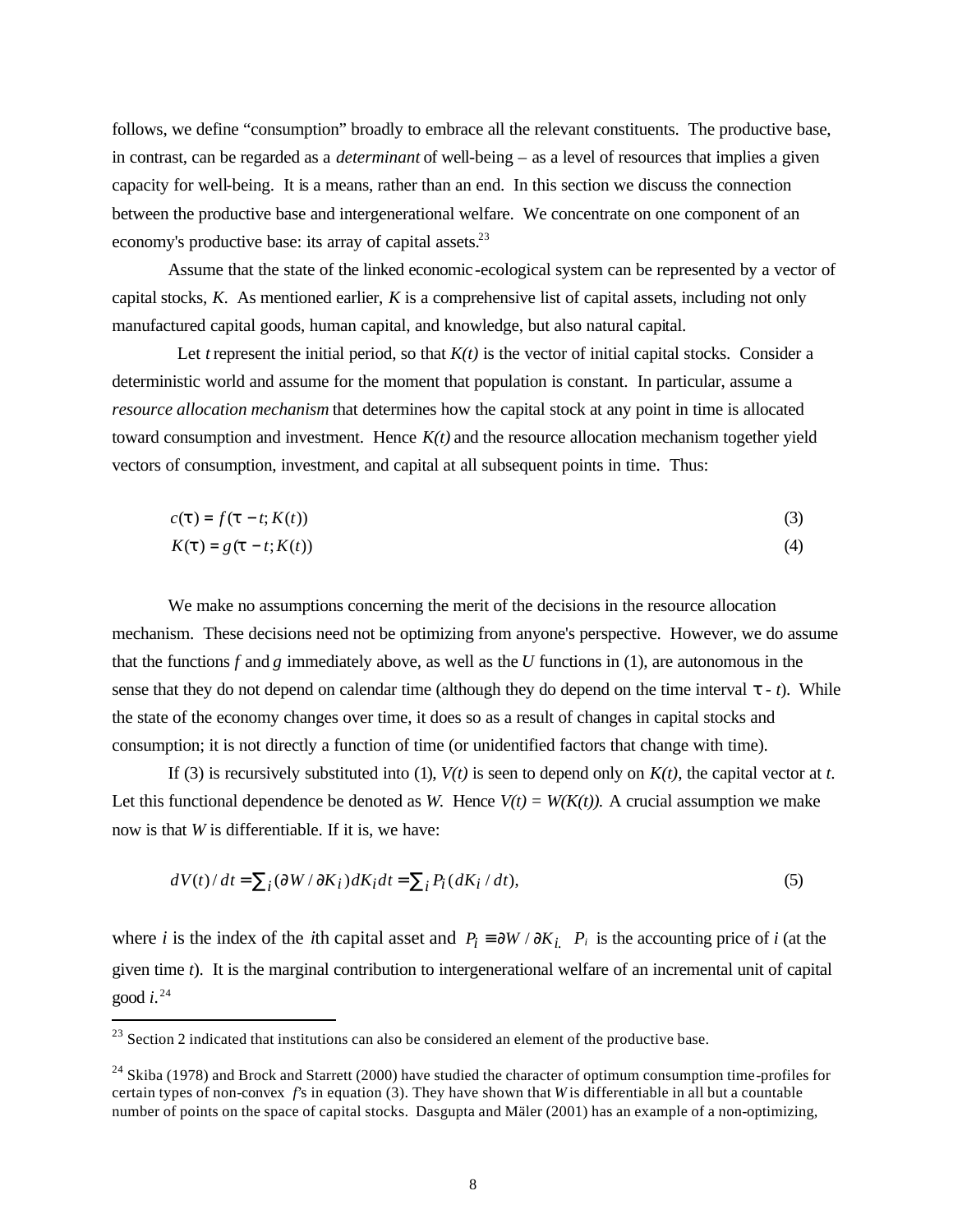The far-right-hand side of (5) is a measure of the change in the productive base. We refer to this as *genuine investment*. Equation (5) reflects a temporally local relationship. It says that intergenerational welfare is higher today than it was yesterday if genuine investment was positive yesterday.

Let us call the accounting value of an economy's capital assets the economy's *wealth*. Another way to interpret equation (5) would then be to say that intergenerational welfare is higher today than it was yesterday if the economy is wealthier today. Instantaneous wealth comparisons are made at constant prices (i.e., capital goods are not revalued even when the economy is not on a stationary economic program).<sup>25</sup>

Several additional points deserve mention. First, the derivation of equation (5) does not require the assumption that the economy in question is following an optimal program. The framework being discussed here is applicable to an arbitrary resource allocation mechanism. Second, genuine investment, as defined in (5), does not directly indicate whether felicity, *U*, is non-declining at *t*: *V* could be increasing at  $t$  even though  $U$  declines.<sup>26</sup>

Third, equation (5) does not on its own say whether positive genuine investment is possible. If, relative to the size of the human population, the natural environment is overly depleted, it may not be possible to increase wealth. Whether the economy is capable of growing wealthier depends on the extent to which different assets are substitutable in production. Accounting prices reflect substitution possibilities in production and consumption, among other things. To illustrate, imagine, for example, that substitution possibilities are limited and the allocation mechanism, as reflected in *C(.)*, is profligate in the use of natural resources. Under these circumstances intergenerational welfare will not be sustainable for more than a limited period. At some date in the future accounting prices will assume such values as to make it impossible for genuine investment to be positive.

Fourth, the estimation of accounting prices is no simple matter. The prices are based on marginal rates of indifferent substitution among the capital assets. In non-optimizing economies, they bear no obvious connection to marginal rates of "transformation," as reflected in market prices. Fifth, if a capital good is not a "good," but is instead a "bad" (sulfur deposit in the atmosphere), its accounting price is negative. But even if a good is a "good" its accounting price could be negative if the economy's

 $25$  Estimation problems are harder if the welfare comparisons to be made are discrete. Consider the comparison of intergenerational welfare between two arbitrary dates *0* and *T*. Write wealth as  $Q(t) = \sum_i [P_i(t)K_i(t)]$ . Integrating

(5) yields  $V(t) - V(0) = [Q(T) - Q(0)] - \int_0^T [\sum_i \{ (dP_i(t) / dt) K_i(t) \} ] dt$  $V(t) - V(0) = [Q(T) - Q(0)] - \int_0^T \left[ \sum_i \left\{ (dP_i(t) / dt) K_i(t) \right\} \right] dt$ , for *T*>0.

convex economy for which *W* is differentiable everywhere. An important problem for applied welfare economics is to determine the robustness of the assumption that W is differentiable.

<sup>&</sup>lt;sup>26</sup> Asheim (1994) has shown that *U* may be unsustainable (in the sense that some future utility must be below the current level) even when *V* is currently rising.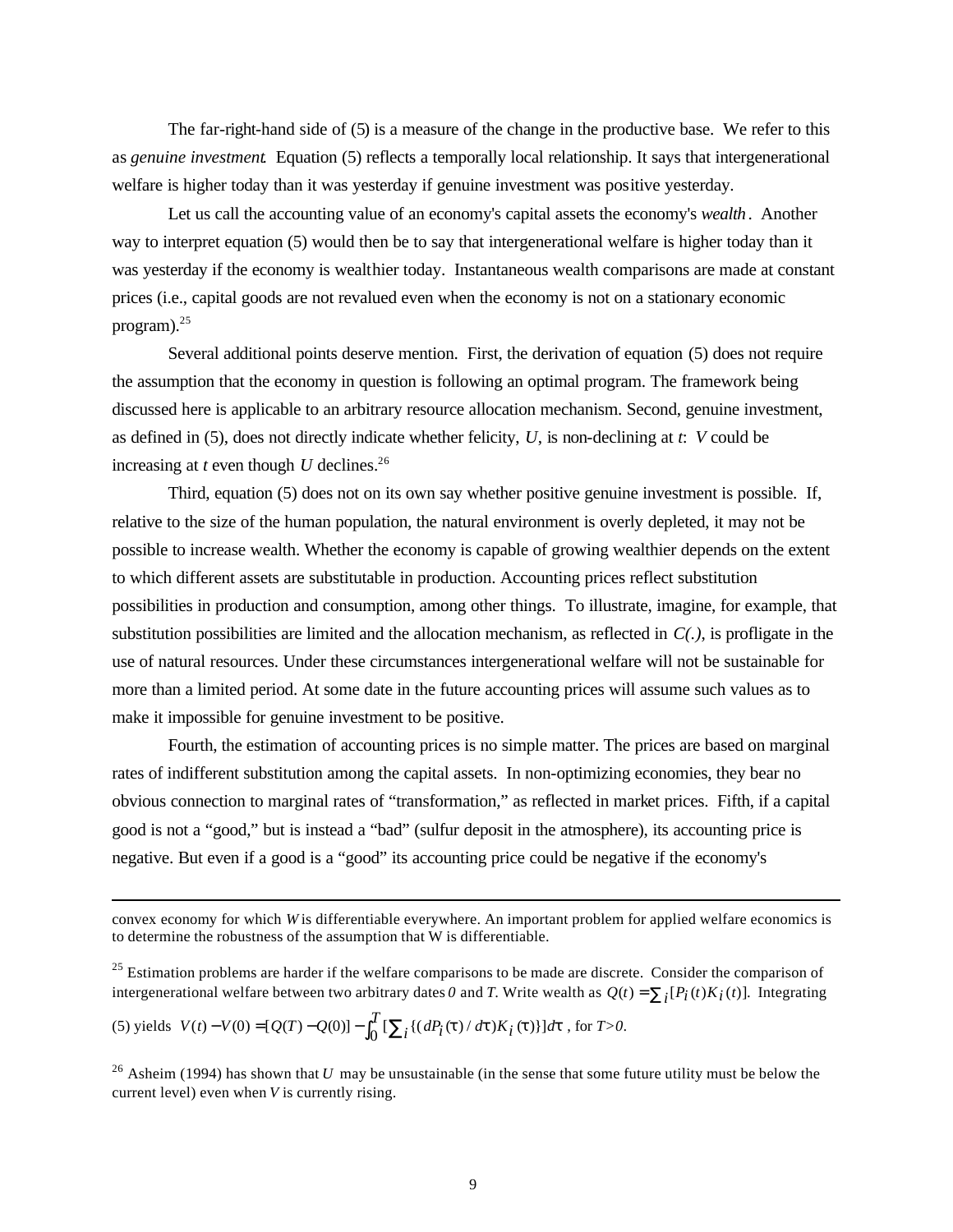institutions are bad: offering an extra unit of the good to someone could be a bad thing. Examples include common-property resources suffering from the tragedy of the commons. Consider that carbon is emitted into the atmosphere when fossil fuels are burned. The use of fossil fuels by motorists yields private benefits to them, but they lead to collective losses (enhanced greenhouse effect). If emissions are untaxed, private benefits would be impervious to the collective damage caused by the combustion of fossil fuels. Imagine now that the collective damage arising from a small increase in the use of fossil fuels exceeds private benefits. An additional unit of fossil fuels awarded to a motorist will then lower intergenerational welfare. The accounting price of fossil fuels in a motorist's vehicle would in this case be negative.

Sixth, in empirical work natural capital is frequently partitioned in a coarse way (see Section 6). At a high level of aggregation, however, one can miss critical bottlenecks, or limits on substitutability. For specific forms of natural capital (e.g., topsoil, water, oceanic currents, and genetic resources used in agriculture), there may be few or no effective substitutes (e.g., Postel, 1999). The appropriate accounting price on the specific form of capital could be very high, and the "drag" on genuine investment associated with loss of this capital would then be significant. Estimates of genuine investment that employ a high level of aggregation might well overstate genuine investment because they tend to ignore the limited substitution possibilities that arise at a more disaggregated level.

#### **4.3 Addressing Population Change**

We now relax the assumption that the size of the population is constant. How should intergenerational welfare be construed when population is not constant, and how does this affect the connection between the productive base and intergenerational welfare?

Let  $N(t)$  be population size at  $t^{27}$  Let  $y(t)$  denote *per capita* consumption at t and  $U(y(t))$  the felicity of the representative person at *t*. Two alternative formulations of intergenerational welfare suggest themselves: total felicity of all who will ever exist and average felicity of all who will ever exist. Let *n(t)* be the percentage rate of change of  $N(t)$ . For notational simplicity, we ignore intragenerational inequality and changes in the age composition of the population. The two alternative formulations yield:

$$
V(t) = \int_{t}^{\infty} N(t)U(y(t))e^{-dt}dt
$$
\n(6a)

and

 $\overline{a}$ 

$$
V(t) = \int_{t}^{\infty} N(t)U(y(t))e^{-d(t-t)}dt / \left[\int_{t}^{\infty} N(t)e^{-d(t-t)}dt\right]
$$
 (6b)

respectively.<sup>28</sup>

<sup>28</sup>If V(t) is to be well-defined, it must be that  $d > [$   $\int_0^t n(t) dt] / t$  for large enough *t*. For a justification of the first

<sup>&</sup>lt;sup>27</sup> It would be reasonable to suppose that  $N(t)$  is a logistic function.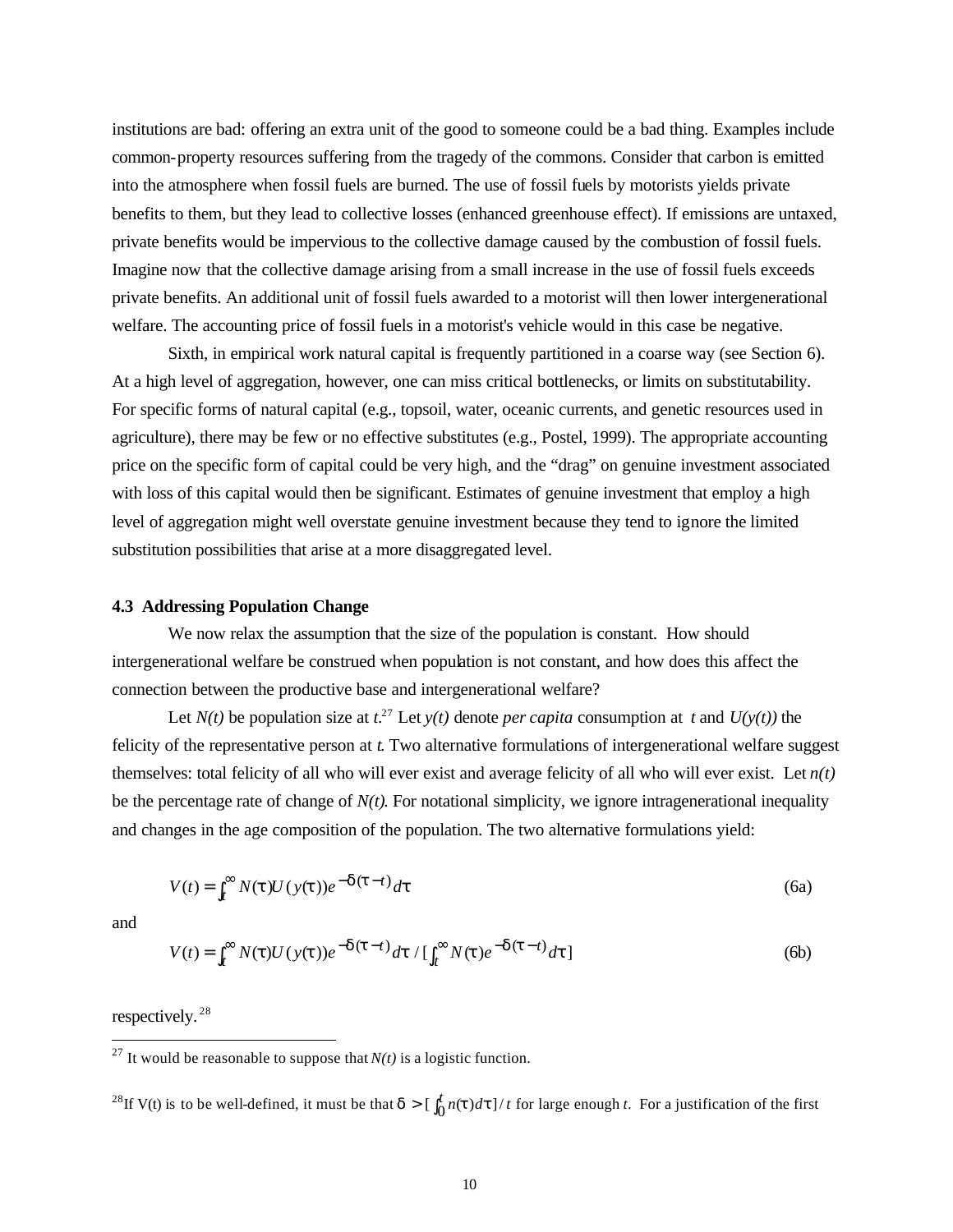The two formulations would, of course, be equivalent if we sought to locate an optimum consumption policy, that is, one that maximizes  $V(t)$ . But they differ as criteria for sustainable development. Arrow, Dasgupta, and Mäler (2001) argue that average felicity of all who will ever exist – expression (6b) -- is the appropriate criterion to use for judging sustainability. It can also be shown that if population remains constant in the neighborhood of *t* and the production functions embodying economic transformation possibilities are subject to constant returns to scale, then intergenerational welfare (in the sense of average felicity of all who will ever exist) increases at *t* if and only if the productive base *per head* (evaluated using constant shadow prices  $P_i$ ) is increasing at *t*. We will often refer to the productive base as *genuine wealth*. Hence our expanded criterion for sustainability is that genuine wealth be nondecreasing.

A caveat: constant returns to scale is a bad assumption for characterising ecological processes; such processes frequently reflect complex dynamics (Levin, 1999, 2001). Thus, to rely on changes in the genuine wealth per head for assessing whether development is sustainable is to rely on an approximation. As of now, we do not know if the approximation would be way off mark when applied to aggregate data.

#### **5. Prospects for Excessive Consumption I: Classical Arguments**

The preceding analysis indicates two main ways of addressing the question as to whether consumption is excessive. We can ask whether genuine investment (per capita) is below the optimal level, that is, the level that maximizes *V*. Alternatively, we can ask whether genuine investment is positive (or, with changing population, whether genuine wealth per capita is rising). The first applies the optimality criterion; the second, the sustainability criterion. We will apply each criterion in turn.

#### **5.1 Factors Promoting Excessive Consumption**

 $\overline{a}$ 

The prevailing viewpoint among economists is that policy failures and institutional failures tend to encourage consumption levels above that which would maximize *V:* consumption is excessive according to the optimality criterion. The arguments that support this view tend to be qualitative: they suggest excessive consumption but do not indicate the extent of excessiveness. There is a strong need for empirical work on these issues. Key factors leading to excessive consumption are:

1. A divergence between the market interest rate and the social discount rate on consumption. This implies private saving rates that fall short of the optimal rates.

formulation, see Meade (1955) and Arrow and Kurz (1970); for a justification of the latter, see Harsanyi (1955) and Vickrey (1960). For further discussion of the distinction between the two formulations, see Dasgupta (2001b).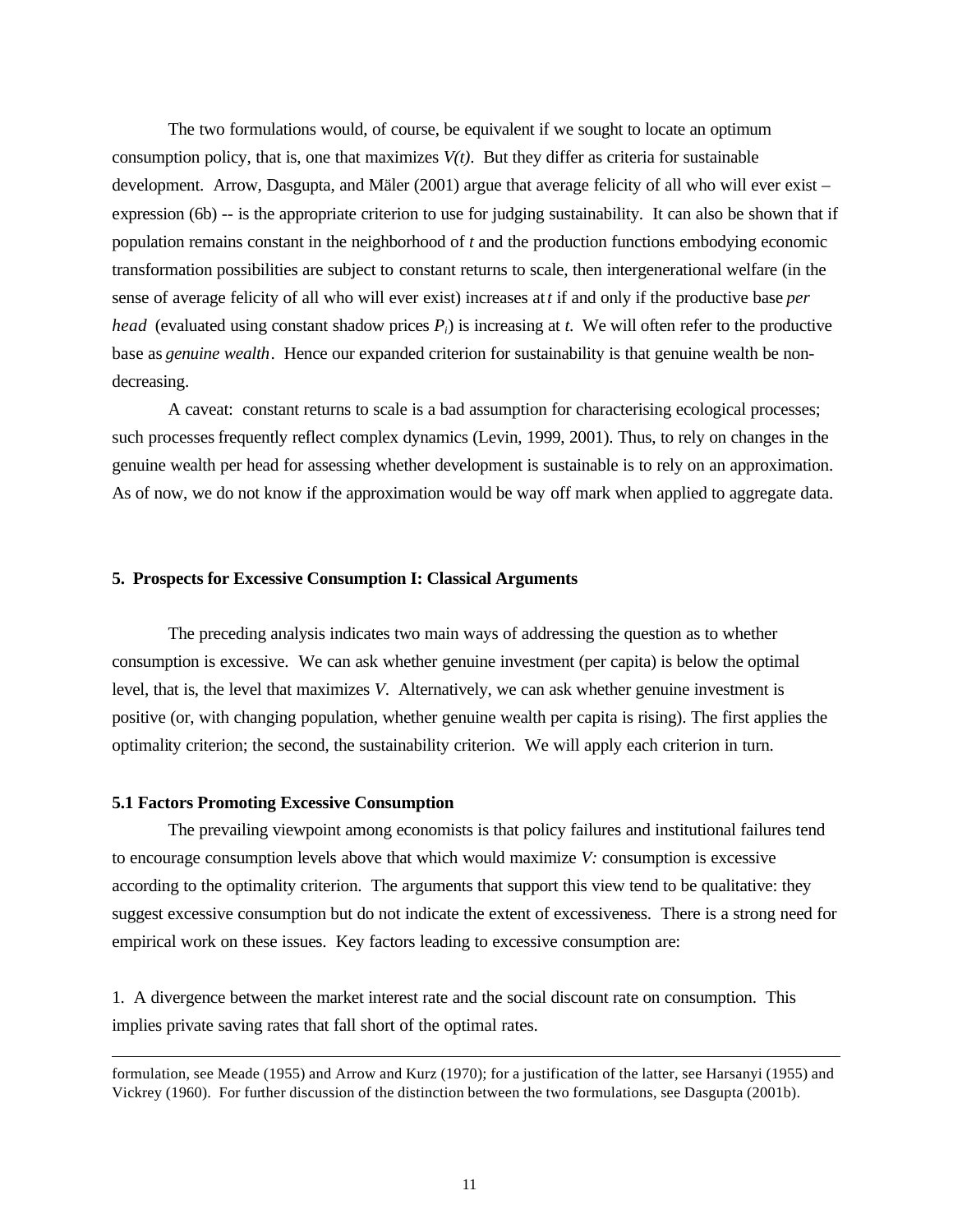2. Taxes on labor and capital income. Taxes on labor income affect the choice between consumption and leisure, and thus will have effects on total consumption. Taxes on the return to capital discourage private savings by reducing the after-tax return to such savings. Widely-accepted analyses indicate that a positive tax rate on capital implies inefficiently low savings. $29$ 

3. Externalities associated with production or use of consumer goods. In circumstances involving *negative* externalities in production and consumption, social costs of production exceed private costs of production.<sup>30</sup> Examples of such externalities include the various damages stemming from the use of fossil fuels (acid precipitation, climate-change); water quality damages resulting from pesticide and fertilizer run-off from agricultural areas; and flooding and erosion damages resulting from deforestation. In the absence of government intervention, there will be excessive use of these fuels relative to other commodities whose market prices are closer to accounting prices. Such imperfect pricing would lead to excessive overall consumption if the market price of consumer goods are less than their accounting prices and the market prices of investment goods are closer to their accounting prices.

4. Interdependence in consumption. A small but growing body of empirical work suggests that a person's sense of well-being is based not only on her own level (and composition) of consumption but also on the level (and composition) of her consumption relative to the level (and composition) of her "reference group."<sup>31</sup> A given individual may suffer a loss of well being when others' consumption rises, since that person's relative consumption now falls. This can be viewed as another example of an externality. Such interdependence in consumption can compel individuals to work harder and consume more in order to keep up with the neighbors. This is individually rational, but collectively sub-optimal. Under these circumstances, public policies to discourage consumption (including a general consumption tax) could raise individual well-being. <sup>32</sup>

5. Absence of well defined and secure property rights. Aquifers, fisheries, and forests often lack secure and well defined property rights. This too can cause market prices to fall short of accounting prices. This situation leads resource owners to produce more in the near term, in order to avoid expropriation or losses

 $29$  See, for example, Judd (1985).

<sup>30</sup> This argument dates back at least to Pigou (1920).

 $31$  See, for example, Frank (1985a,b), Ng (1987), Howarth (1996), and Schor (1998). This research is in the spirit of Veblen (1899) and Duesenberry (1949).

<sup>&</sup>lt;sup>32</sup> A formal "growth model" incorporating these ideas is developed in Cooper, Garcia -Pealosa, and Funk (2001).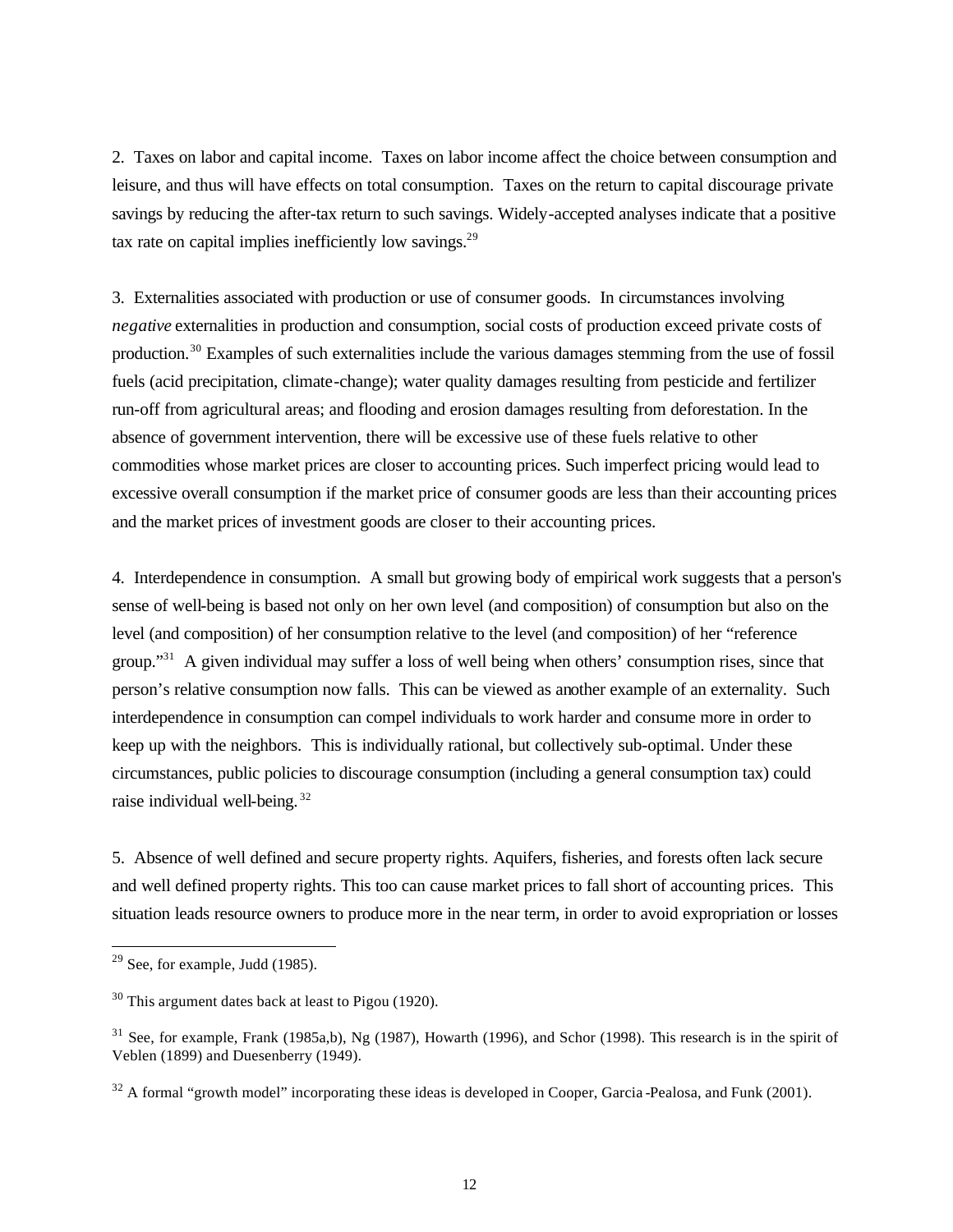to other producers who claim the same property: the private rate of return on conservation falls below the social rate of return.<sup>33</sup>

## **5.2 Factors Promoting Insufficient Investment**

The other side of the coin of consumption is investment. Under current accounting practices, recorded investment could be positive, even large, while genuine investment is negative. Underpriced environmental natural resources contribute to this phenomenon. Ecosystem services usually are available free to those who use them (fisheries in the open seas; our use of the atmosphere as a sink for pollutants; most services offered by mangrove forests, coral reefs, and watersheds; and so forth). In general, the depletion of environmental assets is not counted properly in economic calculations, and consequently investment projects that are judged to be commercially profitable are not infrequently socially unprofitable. They are unprofitable because they are rapacious in their use of natural resources, and they are rapacious because the resources are underpriced. Such underpricing not only affects investment decisions but also may bias the direction of technological change against the natural environment. This conclusion squares with the claim often made that industrial technology is unfriendly toward the environment.

When property rights are poorly defined or non-existent, people, both individually and communally, suffer damage from others' actions but remain uncompensated. This problem often is a reflection of a weak or corrupt State. We return to this issue in our discussion below of environmental problems in poor countries.

# **6. Prospects for Excessive Consumption II: Empirical Assessments of Genuine Investment**<sup>34</sup>

The previous section offered a number of reasons why consumption might be excessive relative to the level that maximizes discounted felicities. In the present section we consider whether consumption meets the sustainability criterion, focusing on empirical studies. A growing body of research now aims to measure genuine investment in various countries. Some important first steps have been taken by researchers at the World Bank. For example, Hamilton and Clemens (1999) have provided summaries of

<sup>&</sup>lt;sup>33</sup> The literature on this is huge.

<sup>&</sup>lt;sup>34</sup> Serageldin (1995) provides an outline of empirical work on genuine investment that was in consequence initiated in his Vice Presidency. For estimates of the depreciation of natural capital on a regional basis, see Pearce, Hamilton, and Atkinson (1996) and World Bank (1997).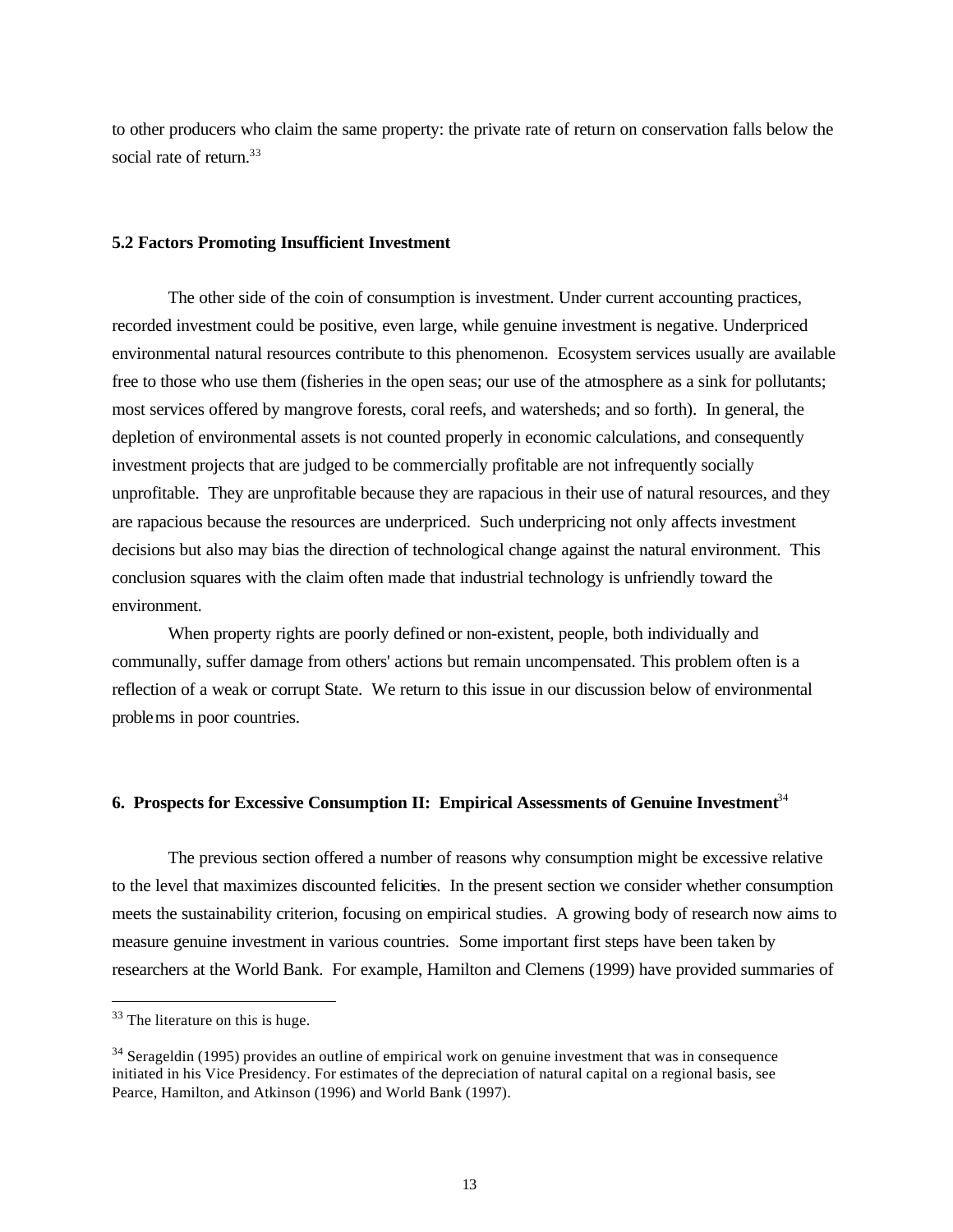World Bank estimates of genuine investment in a number of countries. Genuine investment was calculated by adding net investment in human and natural capital to estimates of investment in manufactured capital goods. A further adjustment is to account for disinvestment in environmental capital. In the Hamilton-Clemens study, such disinvestment is calculated simply as the estimated damage associated with annual emissions of carbon dioxide.<sup>35</sup>

Although these studies have led the way in attempts to estimate genuine investment, they have several important limitations. Data limitations significantly constrain the measurement of genuine investment (as Hamilton and Clemens readily acknowledge). For example, among the resources making up natural capital, only commercial forests, oil and minerals, and the atmosphere as a sink for carbon dioxide were included (not included were water resources, forests as agents of carbon sequestration, fisheries, air and water pollutants, soil, and biodiversity). So there is an undercount, possibly a serious one. Second, these studies consider only very broad categories of capital. At a high level of aggregation, one can miss critical bottlenecks or limits on substitutability. Genuine investment calculations that employ a high level of aggregation might well overstate genuine investment because they tend to ignore the limited substitution possibilities that arise at a more disaggregated level. Third, these studies employ market prices as proxies for shadow prices in indicating the potential trade-offs among different forms of capital. Because natural capital is typically underpriced, the use of market prices could bias upward the estimate of genuine investment. Other problems arise in the methods deployed for estimating prices.<sup>36</sup>

A fourth important problem is the neglect of uncertainty. The World Bank work provides only point estimates of genuine investment. Point estimates can suggest an unwarranted degree of certainty and, in cases where the estimate is positive, invite unwarranted complacency. Readers may regard a positive point estimate of genuine investment as indicating that the well-being of future generations is not at risk. Given the vast uncertainties associated with these measures, even when central estimates are positive there may remain a significant possibility that genuine investment is negative. To the extent that societies are risk averse, they will want to give extra weight to the possibilities of negative genuine investment.

As a related point, because of significant nonlinearities, ignoring the uncertainties may lead to mis-estimates of the expected value of genuine investment. The biophysical impacts associated with the loss of natural capital can be highly nonlinear: these impacts may be small over a considerable range, and then become immense once a critical threshold is reached. Crossing the threshold leads to a

<sup>&</sup>lt;sup>35</sup>Hamilton and Clemens assume each ton of carbon dioxide emissions leads to a loss of \$20 dollars of environmental capital. Damages from carbon dioxide emissions should also reduce the value of investments in manufactured capital, to the extent that such capital is expected to yield increased carbon dioxide emissions and subsequent damages. Hamilton and Clemens do not adjust such investments to account for this effect.

 $36$ For a more thorough discussion of ways in which genuine investment could be better estimated, see Arrow, Dasgupta, and Mäler (2001).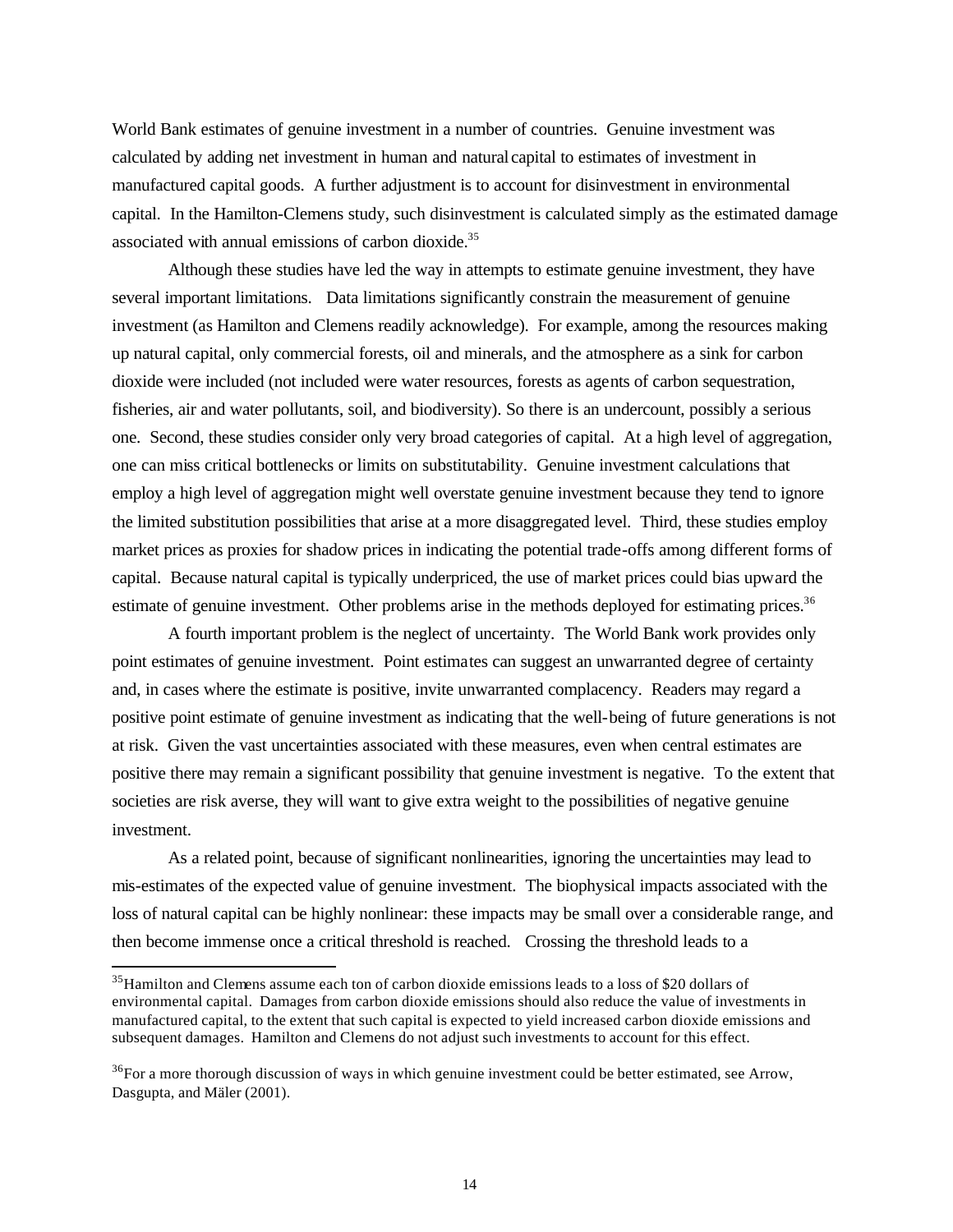"bifurcation" where the characteristics of the natural system change fundamentally. For example, shallow lakes have been known to flip from clear to turbid water as a consequence of excessive runoff of phosphorus from agriculture. Such flips can occur over as short a period as a month.<sup>37</sup> The possible reversal of the Gulf stream current that now warms northern Europe represents another potential bifurcation.<sup>38</sup> Existing estimates of genuine investment effectively assess the cost of a loss of natural capital based on the impact under the most likely scenario. This "central" impact may be fairly low, implying a small drag on the genuine investment calculation. If instead one considered the distribution of possible outcomes by integrating the cost over all scenarios, the expected cost (in a highly nonlinear system) would be much higher, and the estimate of genuine investment would be considerably lower.

Despite these limitations, it is instructive to use the World Bank figures to assess the character of recent economic development in different parts of the world. Table 1 does that, consolidating information from various World Bank sources. The table covers sub-Saharan Africa, the Indian sub-continent, and China, from among the poor world; and the USA and the UK from among industrialized countries.

The first column of figures contains the World Bank's estimates of genuine investment, as a proportion of GNP, during the period 1973-93. Notice that Bangladesh and Nepal have disinvested: their capital base declined during the period in question. In contrast, genuine investment has been positive in China, India, Pakistan, sub-Saharan Africa, USA and the UK. Thus the figures could suggest that the latter countries were wealthier at the end of the period than at the beginning.

The picture changes, however, when population growth is taken into account. The second column of figures contains the annual percentage rate of growth of population over the period 1965-96. Among poor countries, all but China experienced rates of growth in excess of 2 percent per year, sub-Saharan Africa and Pakistan having grown in numbers at nearly 3 percent per year. We next estimate the average annual change in wealth per capita during 1970-93. The third column of the table contains our estimates of an upper bound of the annual percentage rate of change in per capita wealth. The procedure we have followed in arriving at the figures was to multiply genuine investment as a proportion of GNP by the output-capital ratio, and to subtract the population growth rate from that product.<sup>39</sup> This is a crude

 $37$ See Scheffer (1997), and Carpenter, Ludwig, and Brock (1999). When the density of phosphorus is low, there will be very little algae in the water and sunlight can support green plants on the bottom. However, if more and more phosphorus is added to the lake through sewage or runoff from agricultural land, sunlight reaching the bottom will be reduced and the green plants will disappear. As a consequence, the bottom sediments (which contain phosphorus from dead algae) will be less stable and phosphorous will be released from the bottom. Thus, more discharge of phosphorus from outside will trigger even more phosphorus from the bottom. This positive feedback will eventually force the lake to flip (or "bifurcate") from a clear state to a eutrophic state.

<sup>&</sup>lt;sup>38</sup>Climate models indicate that such a reversal can occur if the rates and magnitude of greenhouse gases increase sufficiently, although the threshold point is not known. It is clear from paleoclimatic history that such events were common. Mastrandrea and Schneider (2001) employ a linked climate-economy model to investigate the future possibilities of climate thresholds of this type, and assess the implications for climate policy.

 $39\text{S}$  ince a wide variety of "manufactured" capital assets (e.g., human capital) are unaccounted for in national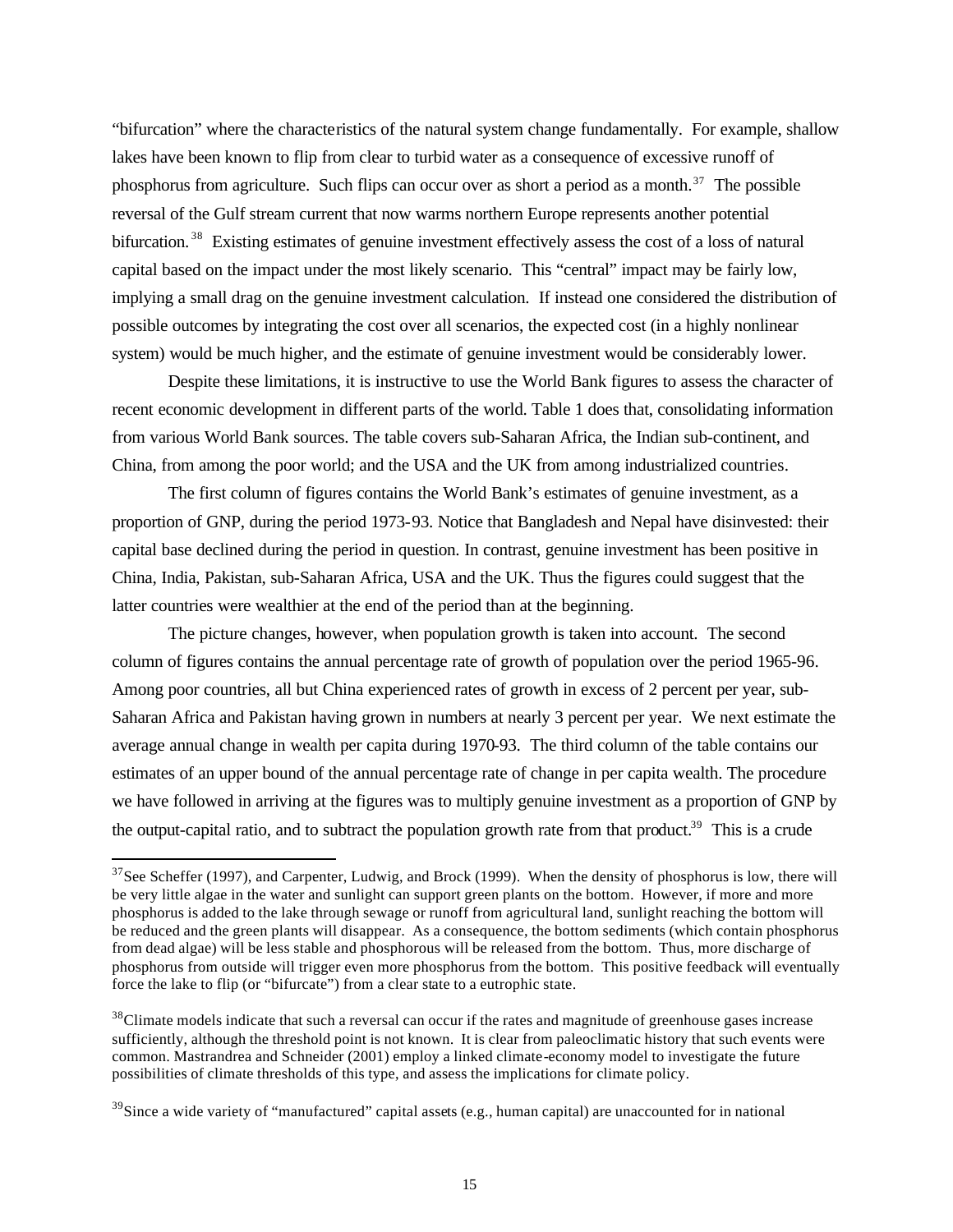way to adjust for population change, but more accurate adjustments would involve greater computation.

#### **6.1 The Poor World**

 $\overline{a}$ 

Turning first to the poor world, the striking message of the third column is that all but China have *decumulated* their capital base during the past 30 years or so. This may not be a surprise in the case of sub-Saharan Africa, which is widely known to have regressed in terms of most socio-economic indicators. But the figures for Bangladesh, India, Nepal, and Pakistan should cause surprise. Even China, so greatly vaunted for its progressive economic policies, has just about managed to maintain the ratio of genuine investment to "manufactured" capital ahead of population growth. For a poor country, a figure of 0.8 for the difference between the ratio of genuine investment to manufactured capital and the population growth rate isn't something about which one gets too excited. In any event, a more accurate figure for the outputcapital ratio would almost surely be considerably lower than 0.25. Moreover, the estimates of genuine investment don't include soil erosion or urban pollution, both of which are thought to be especially problematic in China.<sup>40</sup>

How do changes in wealth per head compare with changes in conventional measures of the quality of life? The fourth column of the table contains estimates of the rate of change of GNP per head during 1965-96; and the fifth column records whether the change in UNDP's Human Development Index (HDI) over the period 1987-1997 was positive or negative.

First, consider the results for GNP per head. Our assessment of long-term economic development in the Indian sub-continent would be hugely off the mark if we were to look at growth rates in GNP per head. Pakistan, for example, would be seen as a country where GNP per head grew at a healthy 2.7 percent per year, implying that the index *doubled* in value between 1965 and 1993. In contrast, the percapita genuine investment figures imply that the average Pakistani became poorer by a nearly a factor of two during that same period. Bangladesh too has disinvested in its capital base. The country is recorded as having grown in terms of GNP per head at a rate of 1 percent per year during 1965-1996. The figures imply that at the end of the period the average Bangladeshi was *less than half* as wealthy as they were at the beginning.

The case of sub-Saharan Africa is especially sad. At an annual rate of decline of 2.3 percent in

accounts, there is a bias in published estimates of output-wealth ratios, which traditionally have been taken to be something like 0.30. In what follows, we use 0.25 as a check against the bias in traditional estimates for poor countries, and 0.20 for industrialized countries. The figures of 0.25 and 0.20 per year are averages of output-wealth ratios over the period 1970-93.

 $^{40}$ Hussain, Stern, and Stiglitz (2000) contains an analysis of why China has been the economic success it is widely judged to have been in recent years. However, there is no mention of what may have been happening to China's natural-resource base in the process of the country's economic development. Judith Shapiro's study of ill-conceived economic programmes in Maoist China (Shapiro, 2001) is a convincing account of how suppression of civil and political liberties can contribute to the destruction of a country's natural-resource base.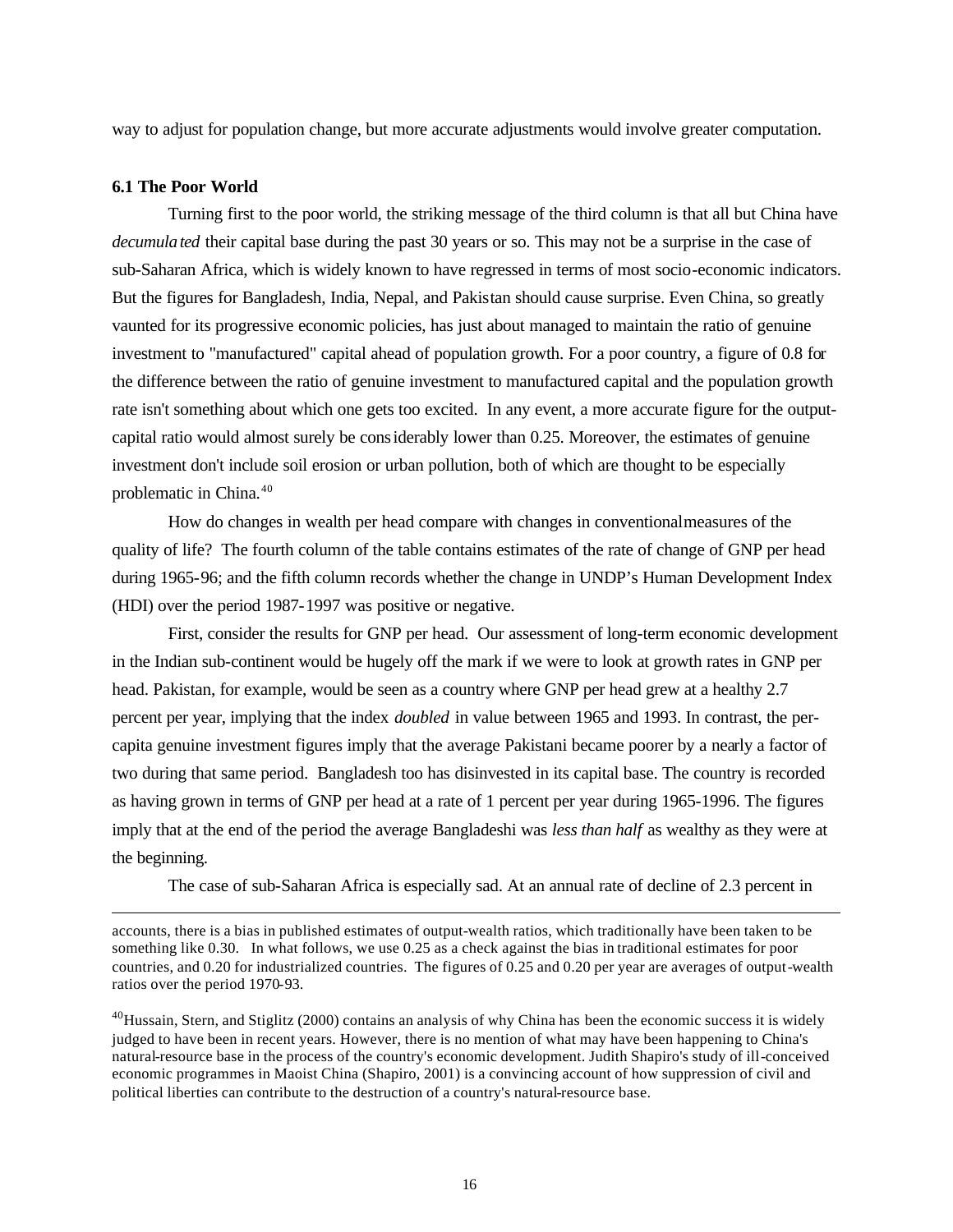wealth per head, the average person in the region becomes poorer by a factor of two every 30 years. The problems facing citizens of sub-Saharan Africa are routine reading in today's newspapers and magazines. But the ills are not depicted in terms of a decline in wealth. Table 1 reveals that sub-Saharan Africa has experienced an enormous decline in its capital base over the past three decades.

India can be said to have avoided a steep decline in its capital base. But the country has been at the thin edge of economic development, having managed not quite to maintain its capital base relative to its population size. If the figures are taken literally, the average Indian was slightly poorer in 1993 than in 1970.

What of HDI? In fact it contrasts from wealth per head even more than does GNP per head. As the third and fifth columns show, HDI offers a picture that is the precise opposite of the one we would obtain from wealth per head in poor countries. For sub-Saharan Africa HDI *grew* during the 1990s. Bangladesh and Nepal have been exemplary in terms of HDI. However, both countries have decumulated their assets at a high rate.

The figures in Table 1 are very rough and ready; our conclusions must be tentative. But the figures show how accounting for natural capital can make for substantial differences in our conception of the development process.<sup>41</sup> The implication should be depressing: the Indian sub-continent and sub-Saharan Africa, two of the poorest regions of the world, comprising something like a third of the world's population, have over the past decades become even poorer. In fact, some of the countries in these regions have become a good deal poorer.

#### **6.2 The Rich World**

 $\overline{a}$ 

The final two rows of Table 1 display these statistics for the U.S. and U.K. Both the U.S. and the U.K. appear to have grown wealthier in per-capita terms, although the U.S., growth rate is smaller. The estimates of growth rates of per-capita GDP and the HDI are also positive. Thus, for these countries, the differences across the different indices are less dramatic.

One might infer from Table 1 that poor countries are "consuming too much." But such a description does not fully convey the situation in these nations. In many poor nations, production of both capital (investment) goods *and* consumption goods is highly inefficient. These countries simultaneously suffer from low levels of investment *and* consumption, and in the most important sense of the term, these nations do not overconsume. One cannot assure a satisfactory quality of life in these nations simply by devoting a larger share of productive factors toward the production of capital goods. Production of both

<sup>&</sup>lt;sup>41</sup>Conventional growth measures might also overstate growth in total factor productivity. National accounts mostly still do not include the changes in non-marketed natural resources. Suppose that over a period of time the economy makes increasing use of the natural resource base. The additional output made possible from such use would be attributed as a residual, that is, regarded as a change in total factor productivity. What appears as a positive development is actually a reduction in the economy's productive base.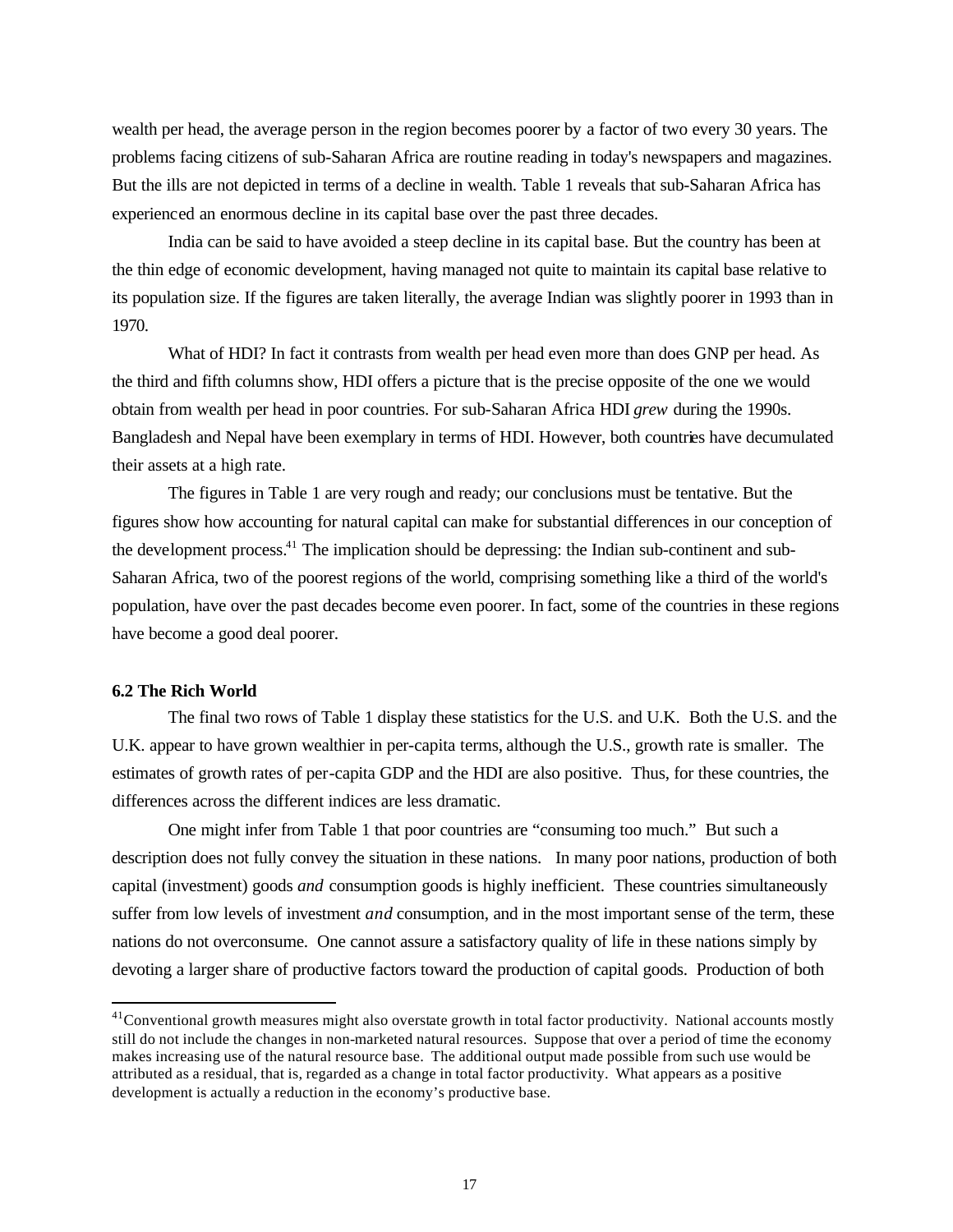capital (investment) goods *and* consumption goods falls well short of what could be produced with better use of current resources.

It is also worth noting that Table 1's figures for changes in per-capita wealth of various nations are not entirely independent. In particular, the "success" of rich countries may in part be due to the "failure" of poorer nations. As we noted earlier, owing to ineffectual systems of property rights, natural capital is very frequently underpriced in the market: in extreme cases such capital is free. In calling a system of property rights ineffectual, we mean that those inflicting damage (e.g., destroying mangroves in order to create shrimp farms; logging in the uplands of watersheds) are not required to compensate those who suffer the damage (e.g., local fishermen dependent on the mangroves; farmers and fishermen in the downlands of the watersheds). Even where property rights are reasonably well-defined, they are often unenforced. This suggests the possibility that countries that are exporting resource-based products (they are often among the poorest) may be subsiding the consumption of those countries that are importing these products (they are often among the richest).<sup>42</sup> Such hidden subsidies would help promote positive growth rates in per-capita wealth in rich countries, while working toward negative growth rates in the poorer nations that export resource-based products. High levels of consumption in rich countries may promote excessive resource degradation in poor countries, which imperils well-being in the poorer countries. To the extent that people from rich nations care about the well-being of people from poorer nations, this is a negative by-product of rich nations' consumption. This external effect is not captured in existing measures of changes in per-capita wealth: hence Table 1's figures for the growth in per-capita wealth may be biased upward.

#### **7. Conclusions**

 $\overline{a}$ 

We have analyzed the determinants of consumption and the criteria for deciding whether or not levels are excessive according to two criteria: the discounted present value of future well being (optimality) and the maintenance or improvement of well being over time (sustainability). We indicate why consumption might be excessive according to these criteria and explain why this could be so even when more standard measures of economic performance (such as GNP) are simultaneously rising. The issue at hand is ultimately an empirical one. The available evidence, though incomplete, is sufficient to generate significant concerns about the ability of societies to maintain current consumption under existing policies.

 $42$  The example is taken from Dasgupta (1990) and Chichilnisky (1994).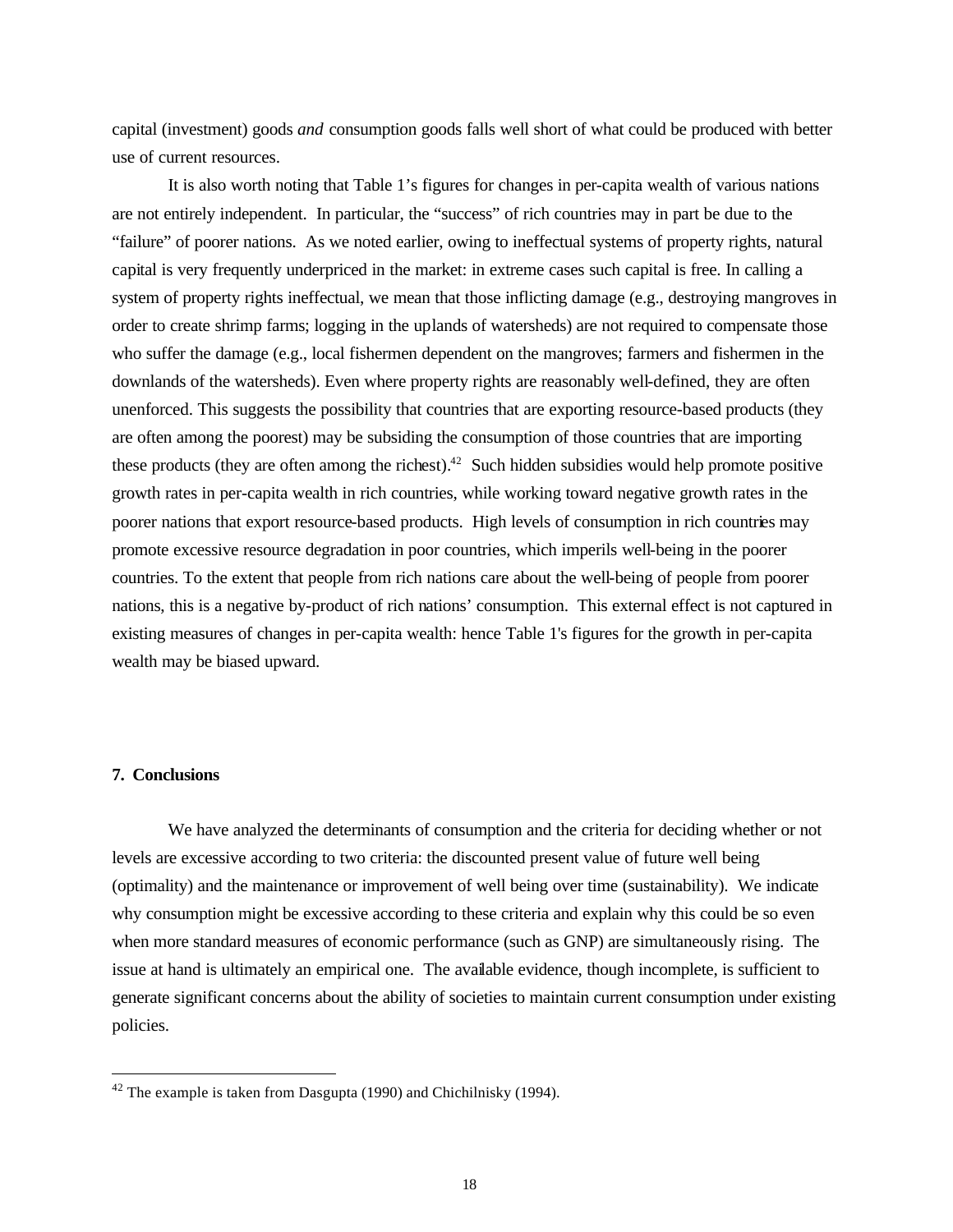Recent studies have attempted to apply the sustainability criterion by ascertaining whether nations undertake sufficient investment to increase (genuine) wealth per capita. Although these studies suffer from data limitations and methodological problems, they nevertheless strongly indicate that many of the poorer nations of the globe fail to satisfy the sustainability criterion. In nations in the Indian subcontinent and sub-Saharan Africa, the prospects for the future appear much dimmer when viewed in terms of the sustainability criterion than when examined according to changes in GNP or the Human Development Index.

The World Bank's estimates indicate that consumption in richer nations is *not* excessive according to the sustainability criterion: these nations appear to undertake sufficient investments to increase per-capita (genuine) wealth.<sup>43</sup> However, we find that these estimates may be biased upward for several reasons. Important forms of natural capital, whose depletion lowers the estimate of the change in wealth, are disregarded. Market prices are employed as proxies for shadow prices: the use of more accurate shadow prices would likely give greater weight to negative entries (such as depletion of natural capital) in the equation for the change in wealth. Moreover, these estimates disregard uncertainties. Natural systems often exhibit significant nonlinearities or thresholds. As a result, the downside risks associated with the loss of certain forms of natural capital can be substantial. In the face of such nonlinearities, estimates of genuine investment based on most likely scenarios may well be biased upward. Societies that are risk-averse will wish to give extra weight to the possible negative scenarios – scenarios that might require larger investments in human and reproducible capital to yield a positive measure of genuine investment. Finally, we point out that the statistics for the changes in genuine wealth of various countries are not independent. The increases in per-capita wealth of richer nations are due in part to the inability of poorer nations to price their resources and resource-intensive exports at social cost. In light of these interdependencies, richer nations have less reason to feel complacent about the measured levels of genuine investment.

Even if the overall "excessiveness" of consumption in richer nations cannot be determined with certainty, the need for new and vigorous public policies to support sustainable consumption is unambiguous. Various forms of natural capital, and the numerous environmental and ecosystem services that they produce, are often priced well below their social cost. Through regulation, taxes, or the establishment of clearer or more secure property rights, public policy has an important role in helping to prevent such excessive use and thereby promoting higher genuine investment. These policies are justified on efficiency grounds whether or not genuine investment is positive.<sup>44</sup>

 $43$ In this paper we provide data for these two industrialized nations. It may be noted that the World Bank's estimates indicate that nearly all industrialized nations succeed in undertaking sufficient investment to increase per-capita genuine wealth. The exceptions are Australia and Israel. See Hamilton (2000).

<sup>&</sup>lt;sup>44</sup>The rationale for many public policies remains strong irrespective of whether genuine investment is positive or negative. From this one might conclude that quantifying genuine investment is not very useful. Measuring genuine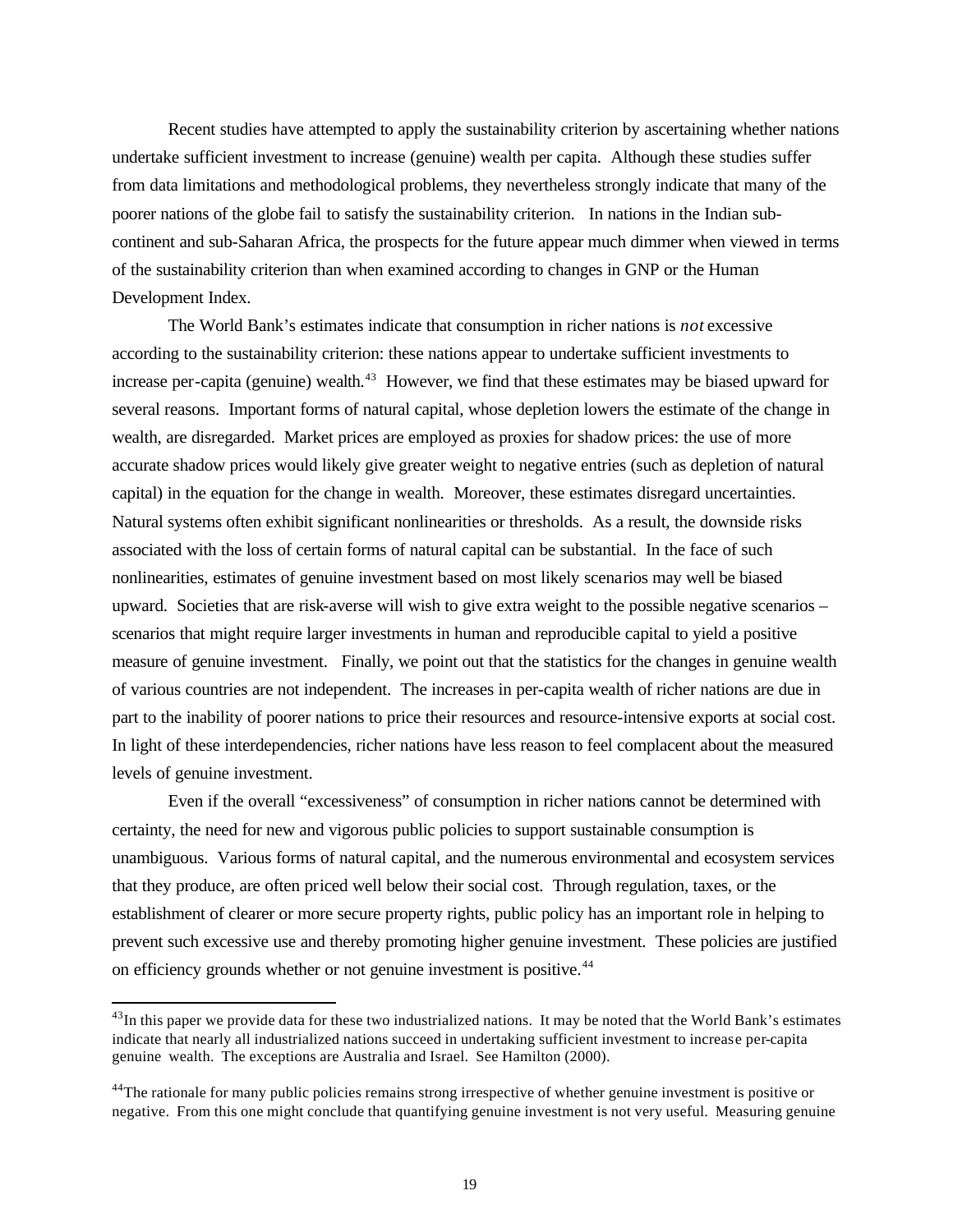In addition to policy action, there is a need for further research to identify the areas where consumption poses a threat to sustainability. First and foremost, we need to develop better data quantifying the losses of natural capital we currently are experiencing, and the potential for substitution between various forms of capital. This would facilitate the measurement of genuine investment on a more disaggregated basis. Further, to complement the rather simple analytical calculations genuine investment, we need to make more use of disaggregated numerical growth models. Such models can contain considerable detail in the interaction of various forms of capita l and the services they generate. They can be used to project growth paths of economies under various conditions and can aid us in getting the crucial accounting prices right. Additional information of this kind will help reduce uncertainties about genuine investment and clarify the extent to which current consumption levels imperil the quality of life of future generations.

investment still has significant value. By providing an overall "scorecard" as to whether a nation is investing enough to sustain the welfare of future generations, it can offer an important summary assessment that can help mobilize the general public and politicians.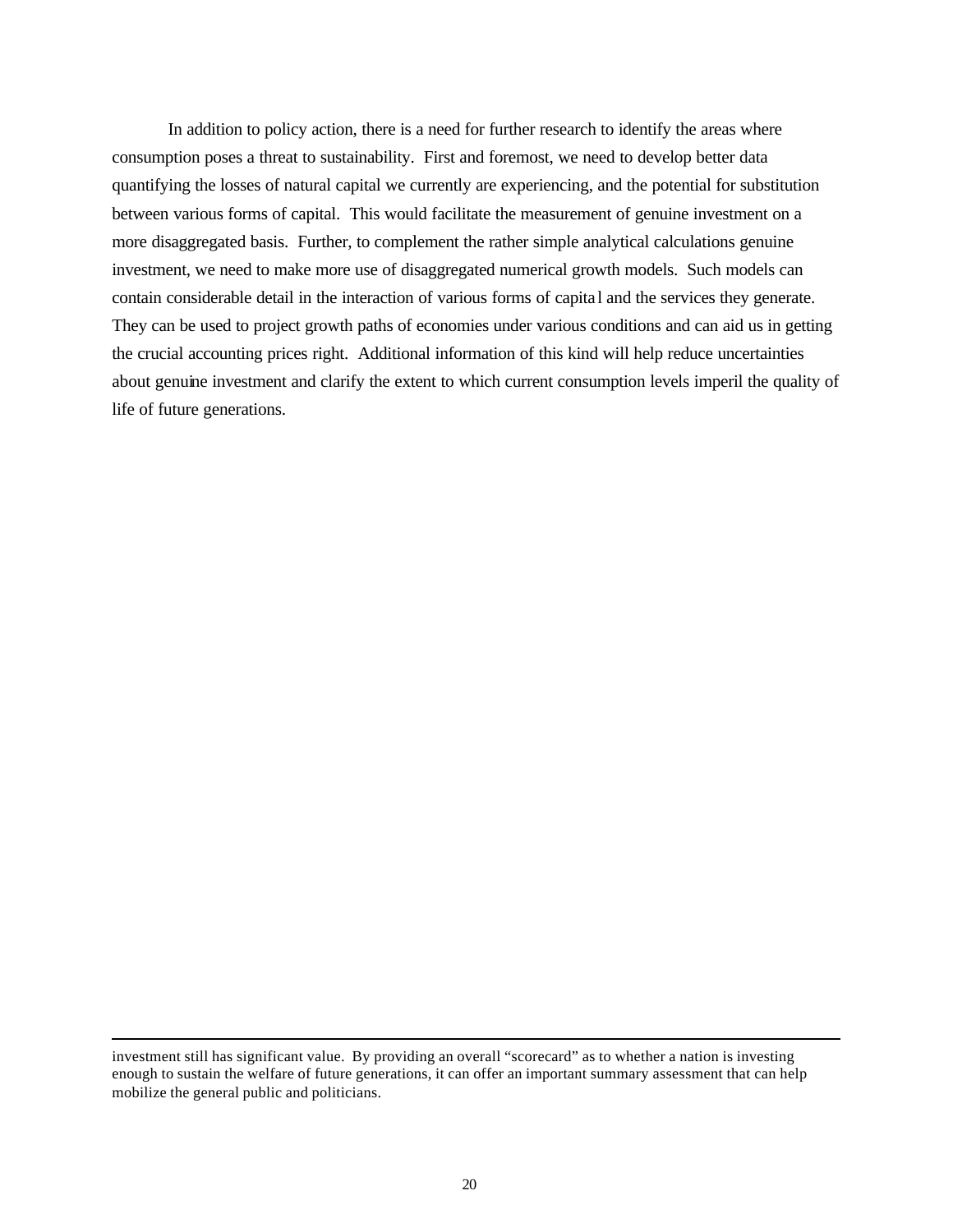# **References**

Arrow, K.J. (2000), "Observations on Social Capital," in P. Dasgupta and I. Serageldin, eds., Social Capital: A Multifaceted Perspective (Washington, D.C.: World Bank).

Arrow, K.J., P. Dasgupta, and K.-G. Mäler (2001), "Some Practical Steps toward Assessing Sustainability," Discussion Paper, Beijer International Institute of Ecological Economics, Stockholm.

Arrow, K.J. and M. Kurz (1970), Public Investment, the Rate of Return and Optimal Fiscal Policy (Baltimore: Johns Hopkins University Press).

Asheim, G. (1994), "Net National Product as an Indicator of Sustainability," Scandinavian Journal of Economics, 96(2): 257-65.

Asheim, G., W. Buchholz, and B. Tungodden (2001), "Justifying Sustainability," Journal of Environmental Economics and Management, 41(3): 252-68.

Barnett, H. and C. Morse (1963), Scarcity and Growth (Baltimore: Johns Hopkins University Press).

Brock, W. A. and D. Starrett (1999), "Non-convexities in Ecological Management Problems," SSRI Working Paper 2020, University of Wisconsin, April.

Carpenter, S.R., D. Ludwig, and W.A. Brock (1999), "Management of Eutrophication for Lakes Subject to Potentially Irreversible Change," Ecological Applications 9, 751-71.

Cass, D. (1965), "Optimum Economic Growth in an Aggregative Model of Capital Accumulation," Review of Economic Studies, 32(2): 233-40.

Chichilnisky, G. (1994), "North-South Trade and the Global Environment," American Economic Review, 84(3): 851-74.

Cooper, B., C. Garcia -Pealosa, and P. Funk (2001), "Status Effects and Negative Utility Growth," Economic Journal, 111(2): 642-65.

Daily, G.C., ed. (1997), Nature's Services: Societal Dependence on Natural Ecosystems (Washington, DC: Island Press).

Daily, G.C., T. Söderqvist, K.J. Arrow, P. Dasgupta, P. Ehrlich, C. Folke, AM. Jansson, B.-O. Jansson, S. Levin, J. Lubchenco, K.-G. Mäler, D. Starrett, D. Tilman, and B. Walker (2000), "The Value of Nature and the Nature of Value," Science, 289: 395-396.

Dasgupta, P. (1990), "The Environment as a Commodity," Oxford Review of Economic Policy, 6(2): 51- 67.

Dasgupta, P. (2000), "Population and Resources: An Exploration of Reproductive and Environmental Externalities," Population and Development Review, 26(4): 643-89.

Dasgupta, P. (2001a), "Population and Resources: Reply," Population and Development Review 27(4).

Dasgupta, P. (2001b), Human Well-Being and the Natural Environment (Oxford: Oxford University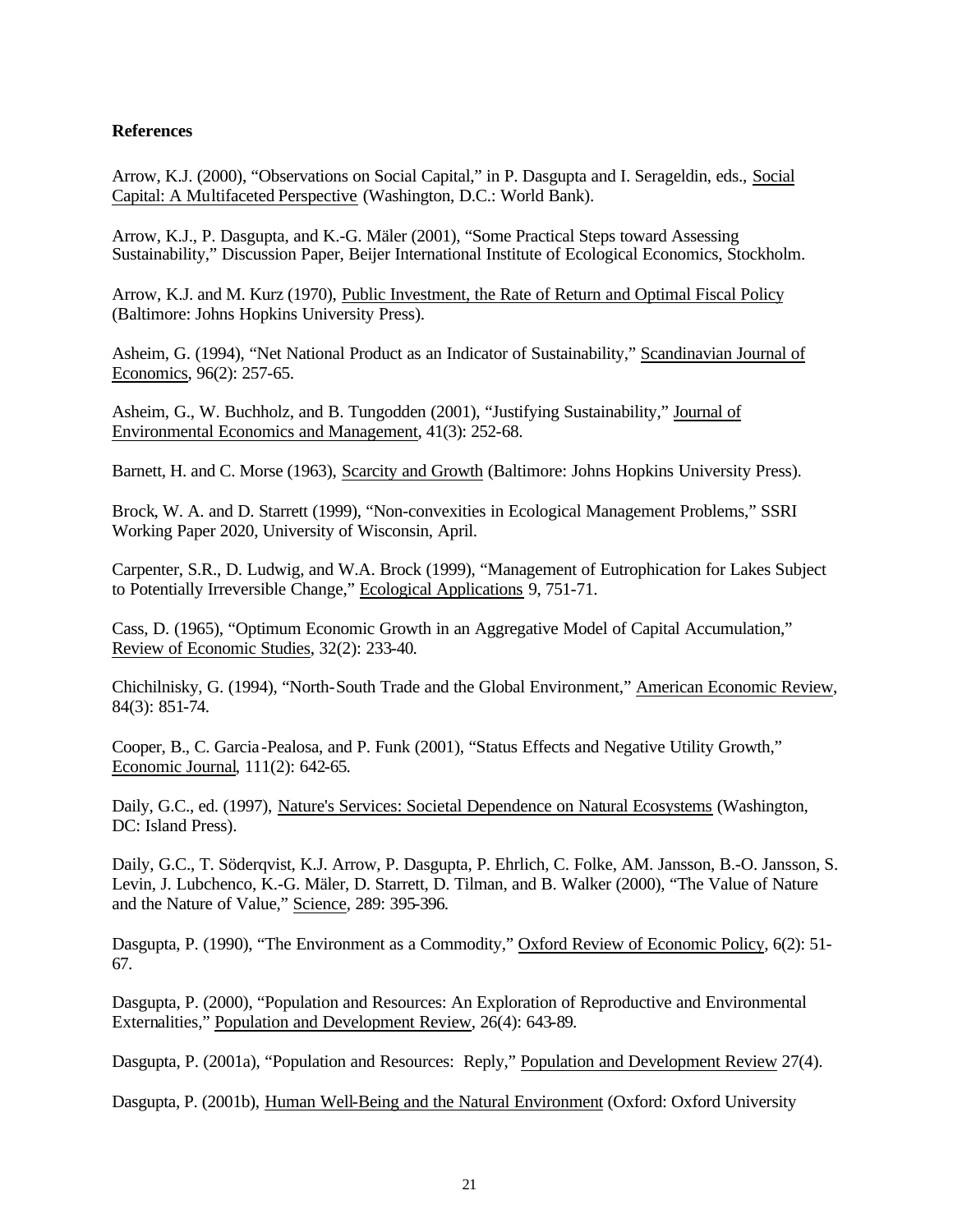Press).

Dasgupta, P. and G.M. Heal (1979), Economic Theory and Exhaustible Resources (Cambridge: Cambridge University Press).

Dasgupta, P. and K.-G. Mäler (2000), "Net National Product, Wealth, and Social Well-Being," Environment and Development Economics, 5(2): 69-93.

Dasgupta, P. and K.-G. Mäler (2001), "Intertemporal Welfare Economics in Imperfect Economies," Discussion Paper, Beijer International Institute of Ecological Economics, Stockholm.

Dhand, R. and R. Howlett, eds, (2000), "Biodiversity," Nature, 405: 207-253.

Duesenberry, J.S. (1949), Income, Saving, and the Theory of Consumer Behavior (Cambridge, MA: Harvard University Press).

Ehrlich, P.R. and A.H. Ehrlich (1990), The Population Explosion (New York: Simon and Schuster).

Ehrlich, P.R. and J. Holdren (1971), "Impact of Population Growth," Science, 171: 1212-17.

Frank, R. (1985a), Choosing the Right Pond: Human Behavior and the Quest for Status (New York: Oxford University Press).

Frank, R. (1985b), "The Demand for Unobservable and Other Nonpositional Goods," American Economic Review, 75(1): 101-16.

Hamilton, K. (2000), "Genuing Saving as a Sustainability Indicator," Working paper, Environment Department, The World Bank, January.

Hamilton, K. and M. Clemens (1999), "Genuine Savings Rates in Developing Countries," World Bank Economic Review, 13(2): 333-356.

Harsanyi, J.C. (1955), "Cardinal Welfare, Individualistic Ethics and Interpersonal Comparisons of Utility," Journal of Political Economy, 63, 309-21.

Heal, G. (1998), Valuing the Future: Economic Theory and Sustainability, (New York: Columbia University Press).

Heal, G., G.C. Daily, J. Salzman, P.R. Ehrlich, C. Boggs, J. Hellmann, J. Hughes, C. Kremen, and T. Ricketts (2001), "Protecting Natural Capital: Ecosystem Service Districts," Stanford Environmental Law Journal, 20(2): 333-364.

Howarth, R. (1996), "Status Effects and Environmental Externalities," Ecological Economics, 16(1): 25- 34.

Hussain, A., N. Stern, and J. Stiglitz (2000), "Chinese Reforms from a Comparative Perspective," in P.J. Hammond and G.D. Myles, eds., Incentives, Organization, and Public Economics (Oxford: Oxford University Press).

Jansson, A.M., M. Hammer, C. Folke, and R. Costanza (1994), Investing in Natural Capital: The Ecological Economics Approach to Sustainability (Washington, DC: Island Press).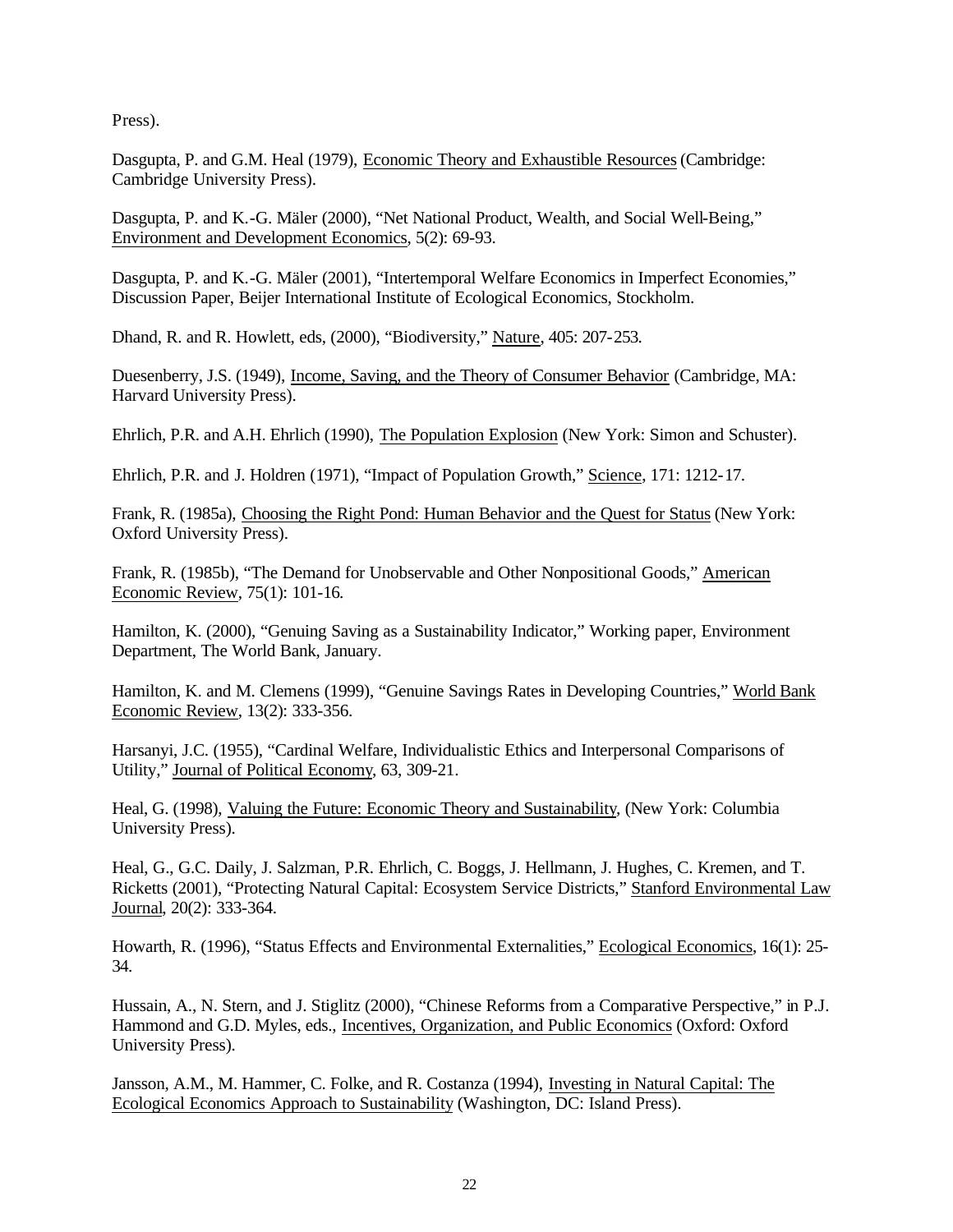Johnson, D. G. (2000), "Population, Food, and Knowledge," American Economic Review, 90, 1-14.

Johnson, D. G. (2001), "Population and Resources: A Comment," Population and Development Review  $27(4)$ .

Judd, K. (1985), "Short-run Analysis of Fiscal Policy in a Simple Perfect Foresight Model," Journal of Political Economy, 93: 298-319.

Koopmans, T.C. (1965), "On the Concept of Optimal Economic Growth," Pontificiae Academiae Scientiarum Scripta Varia , 28. Reprinted in The Econometric Approach to Development Planning, 1966 (Amsterdam: North Holland).

Levin, S. (1999), Fragile Dominion: Complexity and the Commons (Reading, MA: Perseus Books).

Levin, S., ed. (2001), Enclyclopedia of Biodiversity (New York: Academic Press).

Lind, R.C. ed. (1982), Discounting for Time and Risk in Energy Policy (Baltimore: Johns Hopkins University Press).

Mastrandrea, M. and S.H. Schneider (2001), "Integrated Assessment of Abrupt Climatic Changes," *Climate Policy*, 1, 433-449.

McNeill, J.R. (2000), Something New Under the Sun: An Environmental History of the Twentieth-Century World (New York: W.W. Norton).

Meade, J.E. (1955), Trade and Welfare (Oxford: Oxford University Press).

Myers, N. and J.L. Simon (1994), Scarcity or Abundance? a Debate on the Environment (New York: W.W. Norton).

Ng, Y.K. (1987), "Relative Income Effects and the Appropriate Level of Public Expenditure," Oxford Economic Papers. 39: 293-300.

Nordhaus, W.D. and J. Tobin (1972), "Is Economic Growth Obsolete?," in Economic Growth, 5th Anniversary Colloquium of the NBER (New York: Columbia University Press).

Pearce, D., K. Hamilton, and G. Atkinson (1996), "Measuring Sustainable Development: Progress on Indicators," Environment and Development Economics, 1, 85-101.

Pezzey, J. (1992), "Sustainable Development Concepts: An Economic Analysis," World Bank Environment Paper No. 2, World Bank, Washington, D.C.

Pigou, A.C. (1920), The Economics of Welfare (London: Macmillan).

Portney, P. and J. Weyant, eds. (1999), Discounting and Intergenerational Equity (Washington, DC: Resources for the Future).

Postel, S.L. (1999), Pillar of Sand: Can the Irrigation Miracle Last? (New York: W.W. Norton).

Postel, S.L., G.C. Daily, and P.R. Ehrlich (1996), "Human Appropriation of Renewable Fresh Water,"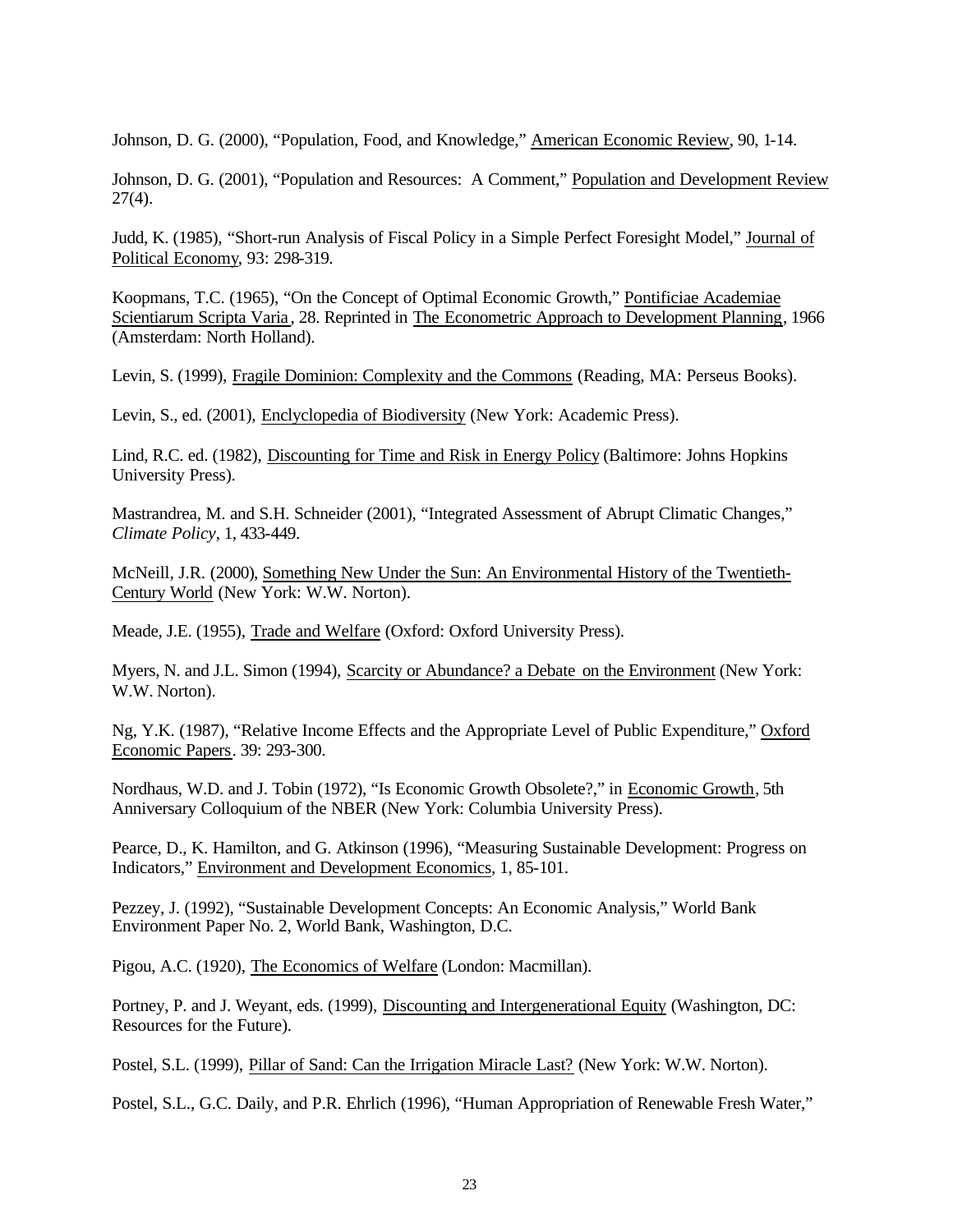Science, 271: 785-8.

Ramsey, F. (1928), "A Mathematical Theory of Saving," Economic Journal, 38(4): 543-59.

Scheffer, M. (1998), The Ecology of Shallow Lakes (London: Chapman and Hall).

Schor, J. (1998), The Overspent American (New York: Basic Books).

Serageldin, I. (1995), "Are We Saving Enough for the Future?," in Monitoring Environmental Progress, Report on Work in Progress, Environmentally Sustainable Development, World Bank, Washington, D.C.

Shapiro, J. (2001), Mao's War Against Nature: Politics and the Environment in Revolutionary China (Cambridge: Cambridge University Press).

Skiba, A.K. (1978), "Optimal Growth with a Convex-Concave Production Function," Econometrica, 46, 527-40.

UNDP (United Nations Development Programme) (1990, 1999), Human Development Report (New York: Oxford University Press).

Veblen, T. (1899), The Theory of the Leisure Class (New York: Penguin).

Vickrey, W.S. (1960), "Utility, Strategy, and Social Decision Rules," Quarterly Journal of Economics, 74.

Vitousek, P., P.R. Ehrlich, A.H. Ehrlich, and P. Matson (1986), "Human Appropriation of the Product of Photosynthensis," BioScience, 36: 368-73.

Vitousek, P.M., H.A. Mooney, J. Lubchenco, and J.M. Melillo (1997), "Human Domination of Earth's Ecosystem," Science, 277: 494-99.

World Bank (1997), Expanding the Measure of Wealth: Indicators of Environmentally Sustainable Development (Washington, D.C.: World Bank).

World Bank (1998), World Development Indicators (Washington, D.C.: World Bank).

World Commission (1987), Our Common Future, (New York: Oxford University Press).